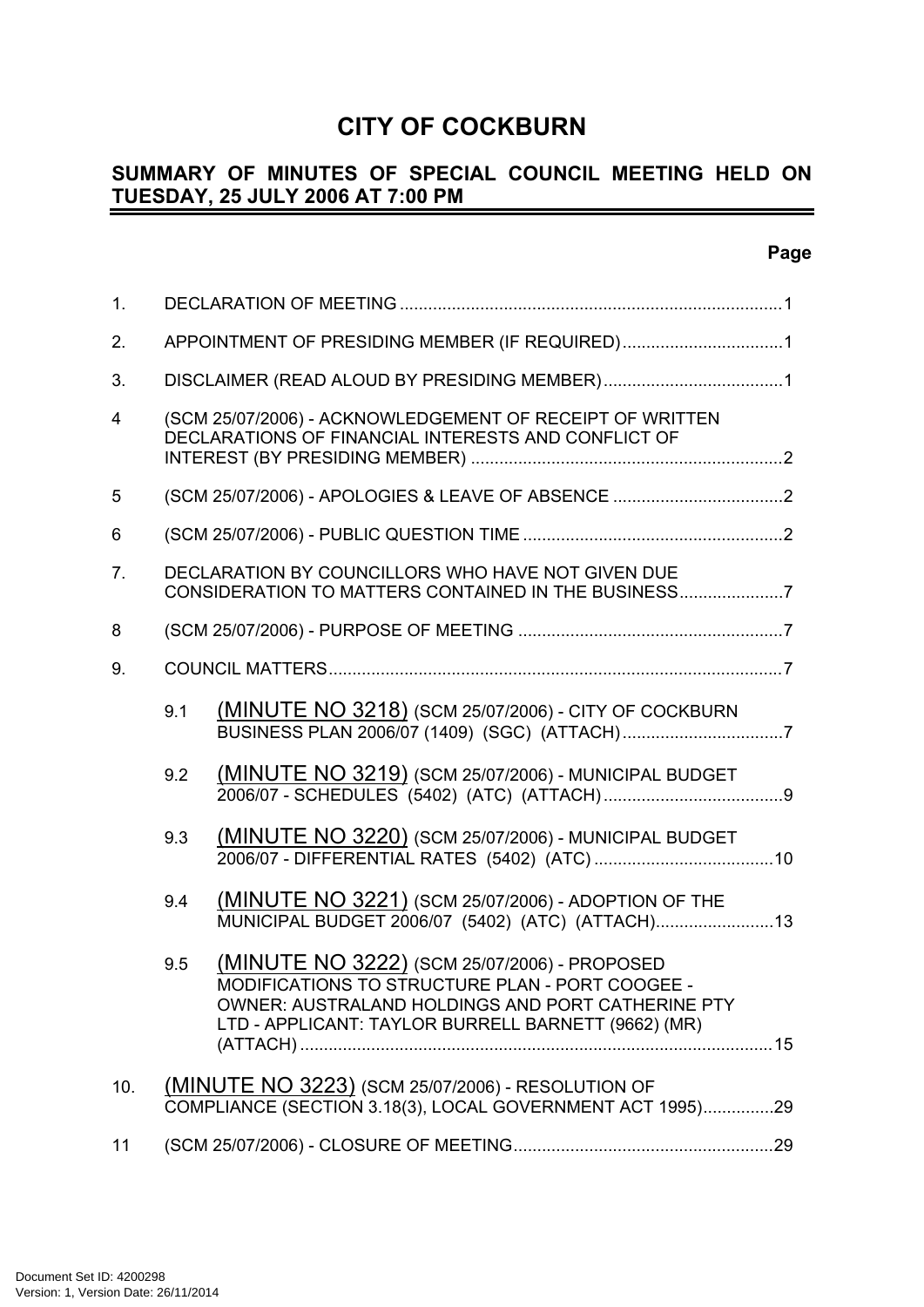Document Set ID: 4200298<br>Version: 1, Version Date: 26/11/2014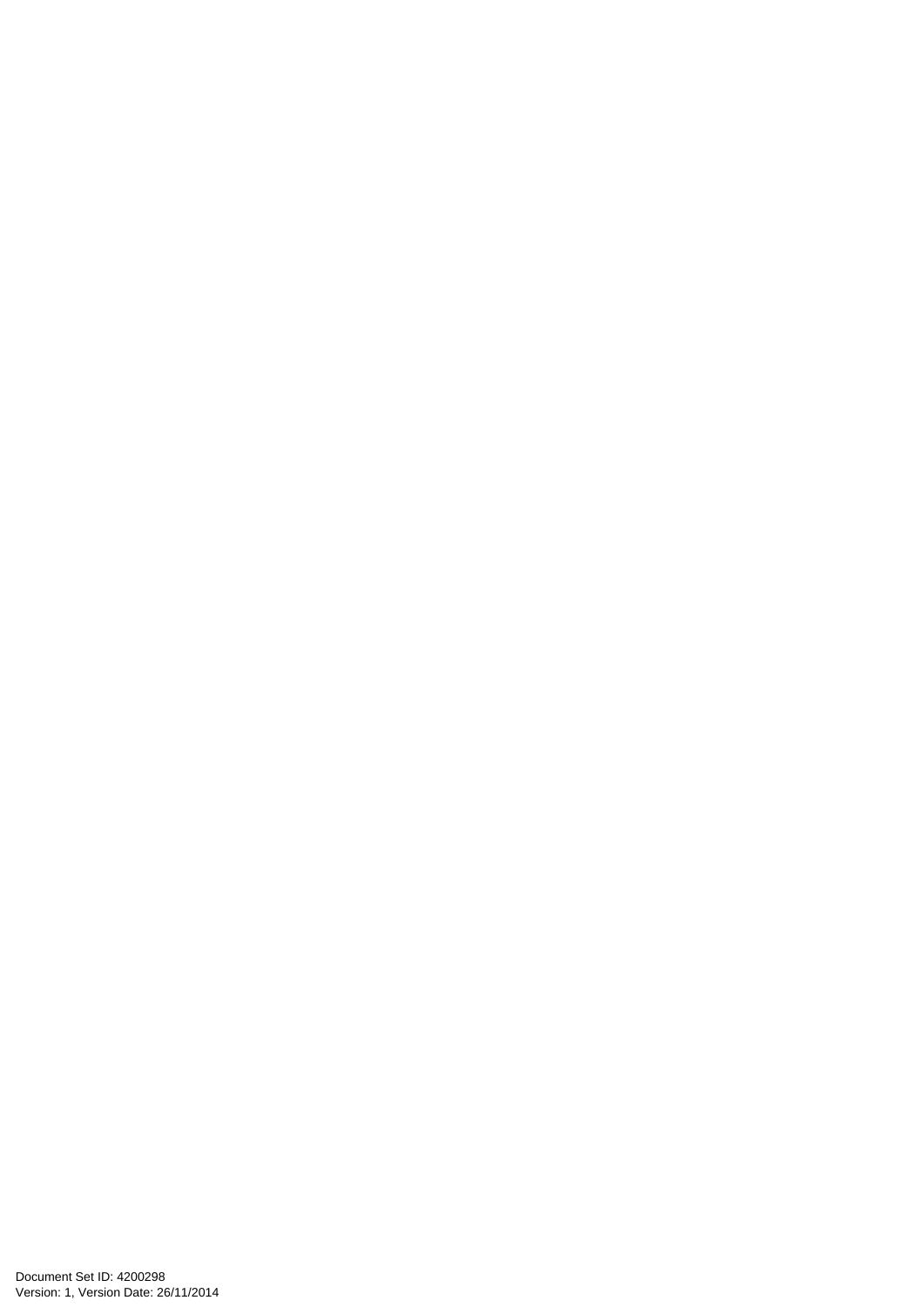# **CITY OF COCKBURN**

## **MINUTES OF SPECIAL COUNCIL MEETING HELD ON TUESDAY, 25 JULY 2006 AT 7:00 PM**

#### **PRESENT:**

#### **ELECTED MEMBERS**

| Mr S Lee              | Mayor        |
|-----------------------|--------------|
| Mr R Graham           | Deputy Mayor |
| Ms A Tilbury          | Councillor   |
| Mr I Whitfield        | Councillor   |
| Mr K Allen            | Councillor   |
| <b>Ms L Goncalves</b> | Councillor   |
| Mr J Baker            | Councillor   |
| Mrs S Limbert         | Councillor   |
| Mrs V Oliver          | Councillor   |
|                       |              |

#### **IN ATTENDANCE**

| Mr S. Cain      |        | <b>Chief Executive Officer</b>             |
|-----------------|--------|--------------------------------------------|
| Mr A. Crothers  |        | Director, Finance & Corporate Services     |
| Mr M. Littleton | $\sim$ | Director, Engineering & Works              |
| Mr M. Ross      |        | Director, Planning & Development           |
| Mr K. Lapham    |        | Manager, Finance                           |
| Mr R. Avard     |        | <b>Manager, Community Services</b>         |
| Mrs B. Pinto    |        | Secretary/PA, Finance & Corporate Services |
| Mr N. Evans     | -      | <b>Communications Manager</b>              |

## <span id="page-2-0"></span>**1. DECLARATION OF MEETING**

The Presiding Member declared the meeting open at 7.02 pm.

#### <span id="page-2-1"></span>**2. APPOINTMENT OF PRESIDING MEMBER (If required)**

Nil.

#### <span id="page-2-2"></span>**3. DISCLAIMER (Read aloud by Presiding Member)**

Members of the public, who attend Council Meetings, should not act immediately on anything they hear at the Meetings, without first seeking clarification of Council's position. Persons are advised to wait for written advice from the Council prior to taking action on any matter that they may have before Council.

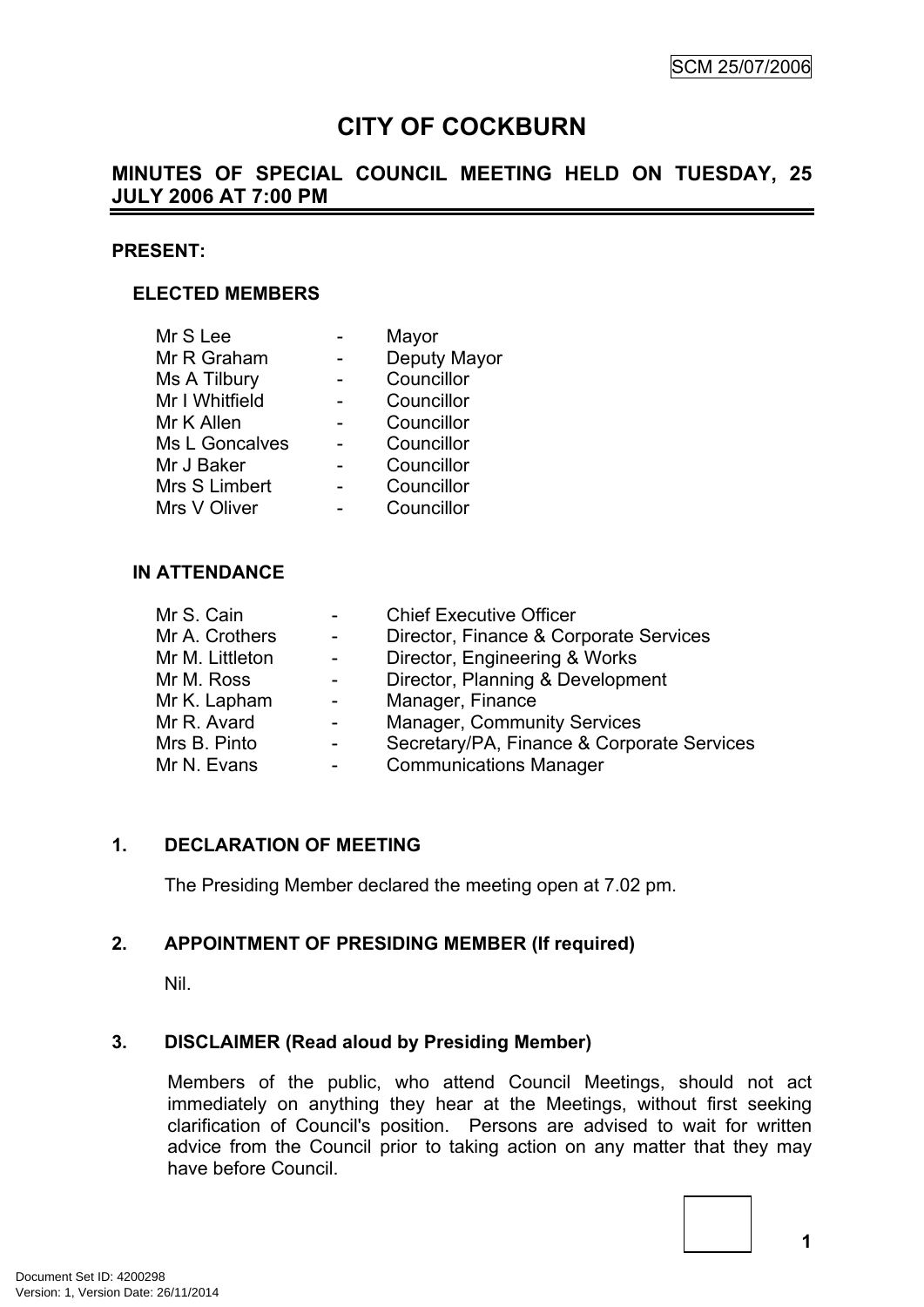## <span id="page-3-0"></span>**4 (SCM 25/07/2006) - ACKNOWLEDGEMENT OF RECEIPT OF WRITTEN DECLARATIONS OF FINANCIAL INTERESTS AND CONFLICT OF INTEREST (BY PRESIDING MEMBER)**

The Presiding Member advised the meeting that he had received a declaration of interest from Clr Allen which would be read at the appropriate time.

#### <span id="page-3-1"></span>**5 (SCM 25/07/2006) - APOLOGIES & LEAVE OF ABSENCE**

Clr T Romano **-** Leave of Absence

#### <span id="page-3-2"></span>**6 (SCM 25/07/2006) - PUBLIC QUESTION TIME**

#### **Mrs Robyn Scherr, Coogee**

Agenda Item 9.5 – Proposed Modifications to Structure Plan – Port Coogee

- Q1. Will Council advertise the revised the Structure Plan for public comment?
- A1. This is a matter for the Council to decide at tonight's meeting.
- Q2. Why hasn't Council put the Structure Plan out for public comment, given that it is State Government policy that development over five storeys within 300 metres of the beach only be considered where there is demonstrated community support?
- A2. It is the Officer's opinion that the proposed changes do not materially change the intent of the structure plan and therefore pursuant to Clause 6.2.14.1 of the City's Town Planning Scheme No.3 the Council may vary a Structure Plan by resolution. Alternatively if Council believes that it is appropriate it can advertise the Structure Plan for public comment.

Council's Town Planning Scheme No.3 provisions applying to the Port Coogee development area already restricts the maximum building height to 8 storeys within the Marina Village and local centre. There are other scheme provisions that echo State Government policy regarding coastal building height controls.

- Q3. Why is the developer proposing to use so much of the parks and recreation reserve along the southern groyne for parking when that was supposed to be a foreshore parkland?
- A3. According to the applicant they are still providing over 10% of the nett subdivisional area as public open space required and therefore the reconfigured land requirements for public car parking are considered appropriate.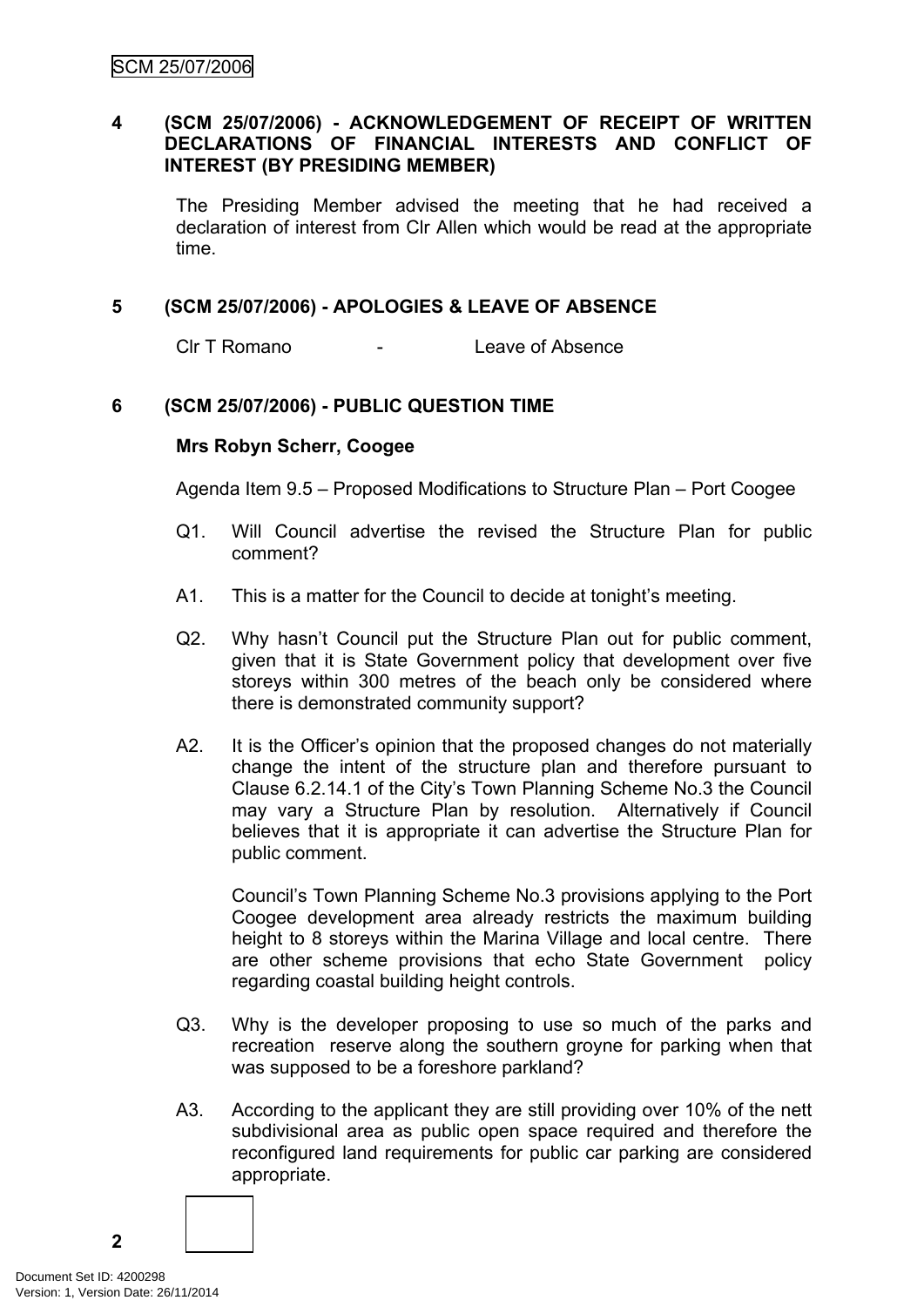- Q4. Is the Council concerned that the coastal dual use path is now going to be compromised by the highly pedestrianised boardwalk in front of the community purposes site, effectively forcing cyclists to dismount and walk through the area, or ride on the roads?
- A4. The development philosophy includes a pedestrianised boardwalk fringing the marina waterways but this does not impede the dual use path link that is proposed to the side of the proposed boardwalk. The continuous coastal dual use path link is still maintained within the amended Structure Plan.
- Q5. Has the Minister for Planning and Infrastructure's requirement that there would be a minimum of 300 boat pens – not including the canal lot pens – been compromised by the new plan?
- A5. While there has been a reduction in the number of boat pens from 336 to 300 this is still within the scope of the Port Catherine Project Agreement entered into between the developers and the State Government that requires approximately 300 boat pens and the Port Coogee Waterways Management Transfer Facilitation Agreement requiring a minimum of 150 pens and a maximum of 300 boat pens.

#### **Glen Diggins, Coogee**

Agenda Item 9.5 - Proposed Modifications to Structure Plan – Port Coogee

- Q1. What is the Council's view of the advantages to residents who choose to live in the marina village of the proposal to:
	- [a] have a greater concentration of commercial businesses in certain nodes?
- A1. [a] Residents will have direct access to goods and services within a short walk from their place of residence.
- Q1. [b] Encourage businesses on the ground floor of commercial/residential buildings to be of the type that operate on an 8 or 9 am to 5 pm basis?
- A1. [b] Most businesses that locate within the Marina Village are expected to be speciality food, restaurants, cafes and shops such as fashion and marina markets. For the marina to be a vibrant and safe place land uses that operate during both the day and into the evening are desirable.

There is a preference for business types such as hairdresser and fashion shops that do not impact afterhours on residents living above. Council cannot control tenancy mix for land uses

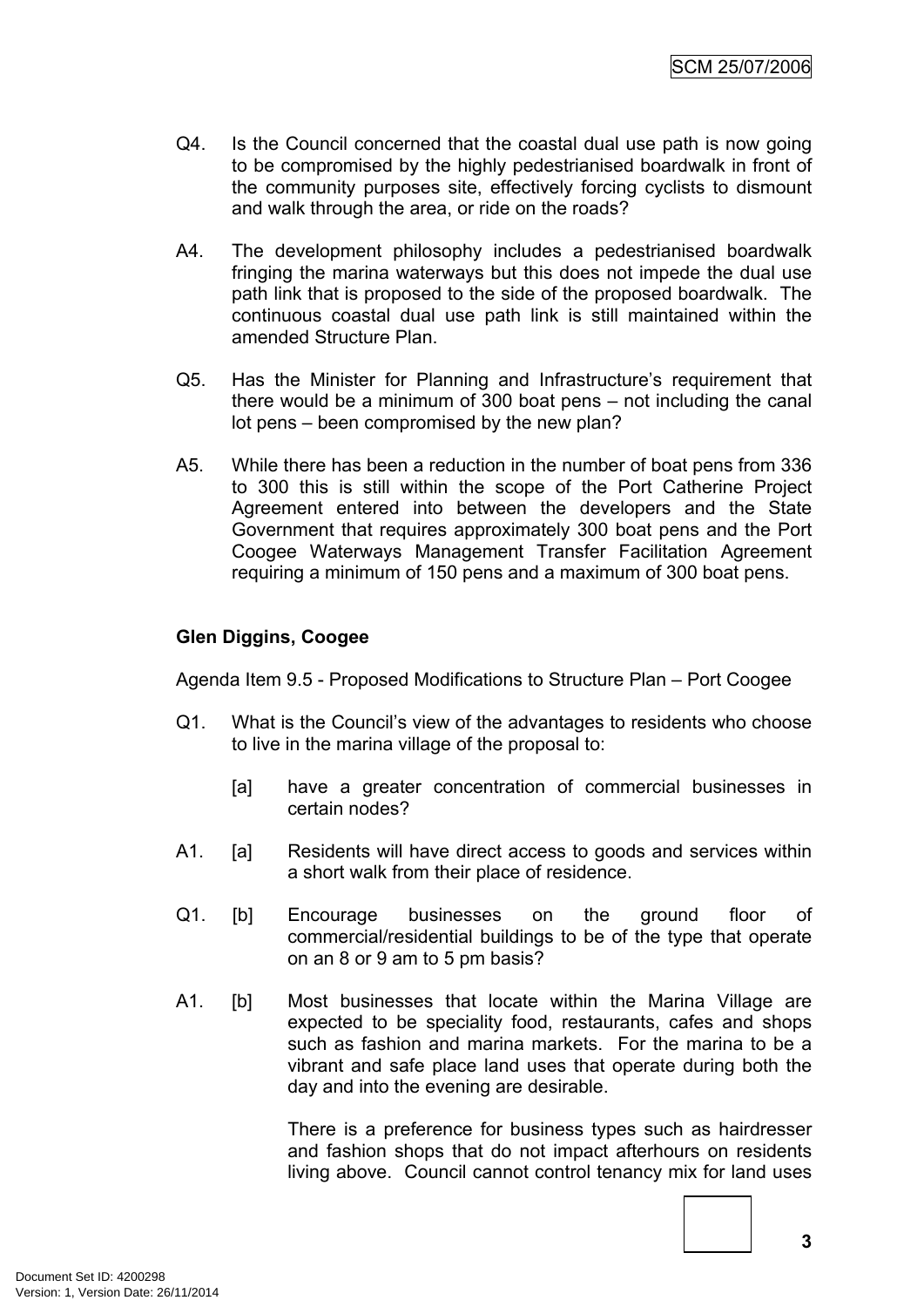that otherwise comply with the scheme. Tenancy mix is usually determined by the developer not Council. Consequently some residents may be impacted from time to time by ground floor commercial activity. Good building design and construction methods will however assist in reducing resident impacts along with developers giving advance notice to prospective tenants about the nature and type of businesses that can be expected within the development so buyers can make informed decisions.

## **Robyn O'Brien, Munster**

Agenda Item 9.5 - Proposed Modifications to Structure Plan – Port Coogee

- Q1. Will Council tonight agree to amend the agenda motion to read Port Coogee Proposed Amendments be deferred until put out for a public comment period of four weeks, advertising in the local and West Australian papers and the Cockburn Soundings and Council web site, and after submissions close to come back to Council?
- Q1. [a] Will Council move this amended motion as Urgent Business and will a Councillor second it in the interests of engaging the public in the consultation of the many changes requested by Australand to the original Structure Plan approved in August 2004?
- A1. [a] This is a matter for Council to decide at tonight's meeting.
- Q2. The Strategic Plan/Policy Implications according to the Corporate Strategic Plan that apply according to the Council Officer's report says 'to ensure that the planning of the City is based on an approach which has the potential to achieve high levels of convenience for its citizens', and 'to ensure that the development will enhance the levels of amenity currently enjoyed by the community'. How can the reduction of commercial space which would provide shops and facilities to benefit the community, just to provide more residential meet these commitments in these Strategic Planning Areas?
- A2. The proposed Structure Plan was referred by Australand to their economic consultant who provided an analysis of the market dynamics of the Marina Village and neighbourhood centre. This included an assessment of the likely trade draw from the surrounding population catchment and forecast projections on visitor numbers and user expenditure to derive a threshold for sustainable turnover for businesses located within the Marina Village. It was recommended that retail and commercial land uses be consolidated within the Marina Village to ensure they have the best opportunity of being financially viable.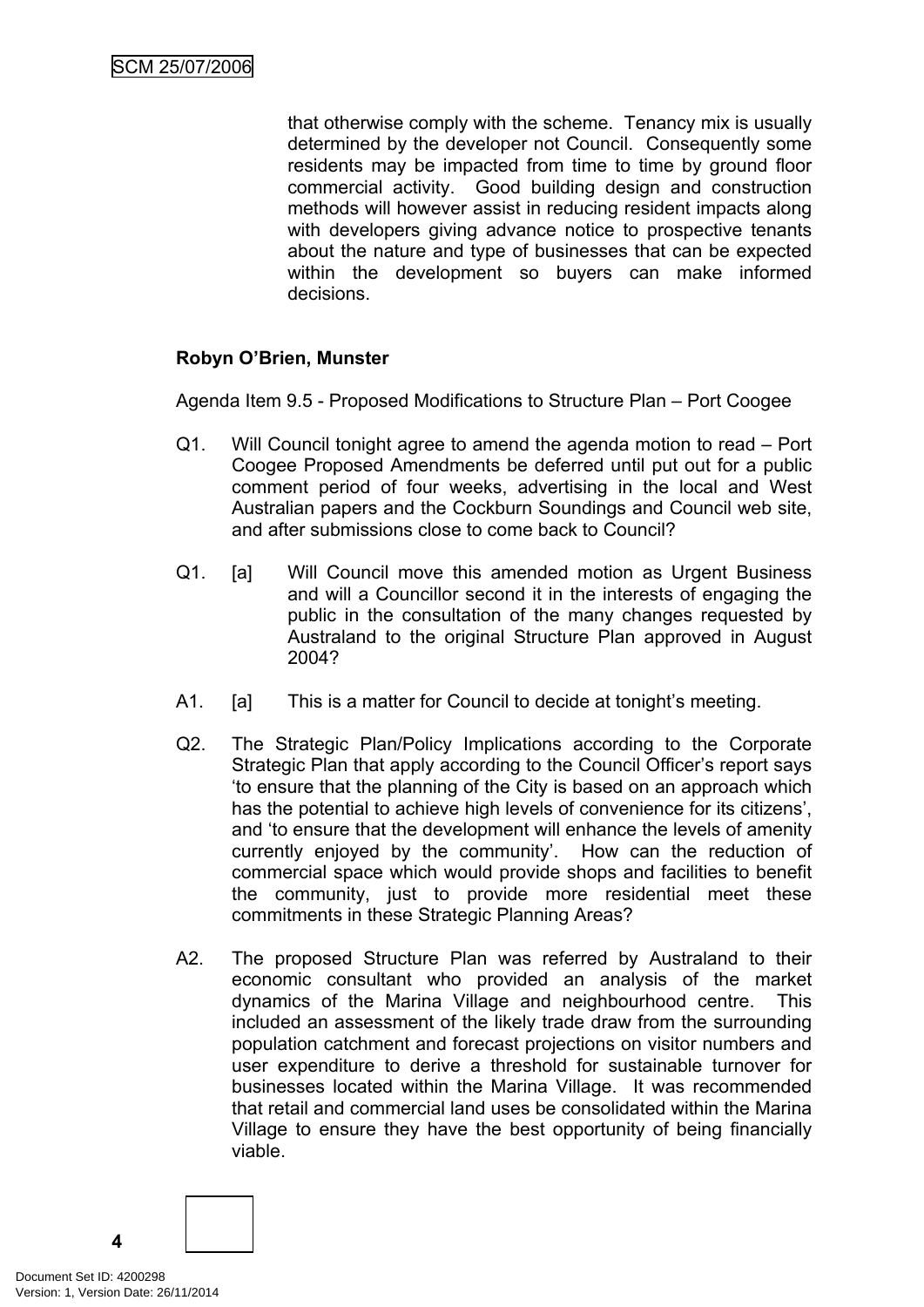If there is more demand for commercial development than anticipated businesses can still be accommodated due to the requirement for all ground floor areas in the Marina Village to be built in a way that allows for future conversion to commercial, retail or businesses. There is a close nexus in centres between people and shops and vice versa. One cannot be sustained without the other so this is the dilemma for planners to find the right mix and maintain future options.

As Mrs O'Brien had submitted other questions in addition to the ones above, she requested that replies to these be forwarded to her in writing. Mayor Lee requested the Chief Executive Officer to forward the replies.

Mayor Lee mentioned that questions were received from Mr Andrew Sullivan representing the Coogee Coastal Action Coalition (CCAC). He requested the Chief Executive Officer to provide him with the advice received in relation to this group. The Chief Executive Officer replied that the City had confirmation from the Supreme Court that CCAC had a dissolution order issued in November 2005 winding up the organisation, so CCAC as a legal entity no longer exists. Mr Sullivan could therefore not speak as a representative of CCAC.

Hence, Mayor Lee suggested that if Mr Sullivan presented the questions in his private capacity, as an individual stating his name and address and not under the identity of CCAC, the Mayor would be happy to accept his questions.

## **Andrew Sullivan, South Fremantle**

Agenda Item 9.5 - Proposed Modifications to Structure Plan – Port Coogee

- Q1. Why wasn't the written structure plan document or the officer's report made available in the Spearwood Library last Friday?
- A1. The Council agenda was available on the Council's website at 8:30 am on Friday morning. The Structure Plan maps were available for viewing at midday on Friday, 21 July. The Council Agenda was being printed on Friday morning and was available at the Spearwood Library at 2.00 pm and slightly later at the other libraries.
- Q2. Given that the community has only ever been asked to comment on a proposal that was generally limited to three storeys and one five storey hotel, how does the Council now intend to ascertain if there is community support for this latest proposal for large areas of six and seven storey high rise development?
- A2. The community has already commented on the initial structure plan that was advertised concurrently with the proposed amendment to the City of Cockburn Town Planning Scheme No 3. The current scheme provisions include maximum building height controls within the marina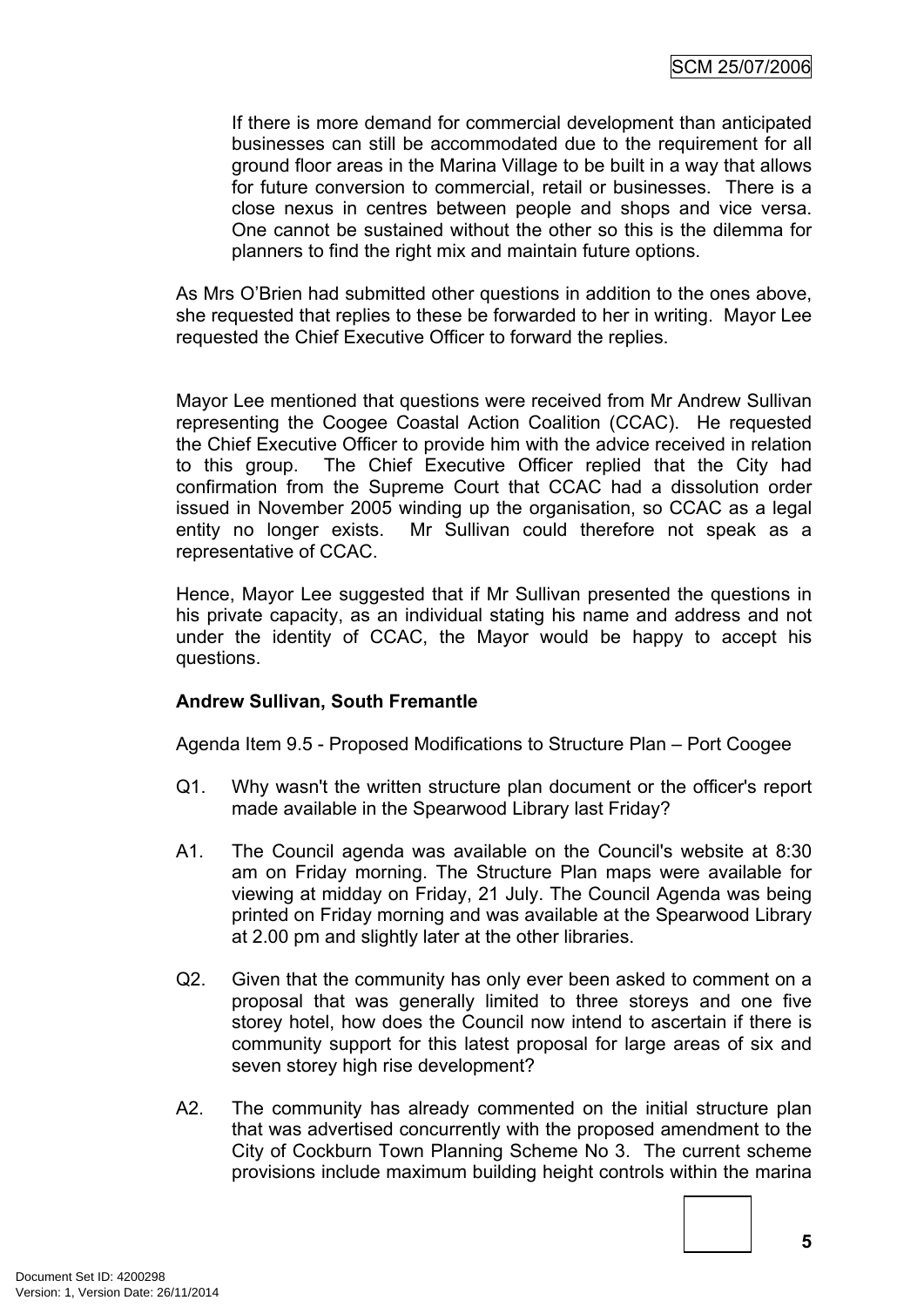village precinct and other development areas. Building height along the coast is an area of public interest but further public consultation on the proposed amendments to the structure plan is questionable because overall building height and bulk within the marina village is reducing not increasing. The proposed building height is lower than what that prescribed by the City's Town Planning Scheme.

Most of the marina village is proposed to be 5 storey building or lower. There are now only two landmark sites within the marina village precinct where buildings of 7 storeys are proposed and a 6 storey hotel site. The areas south of the Marina Village are also proposed to be lower 2 and 3 storey buildings. The proponent has also maximised the northern and west facing frontages with 5 storey buildings close to the water that offer the best light and wind protection and therefore the best experience for residents and visitors.

- Q3. With regard to the large car parks required to serve the commercial activity in the marina village, shouldn't the Council require the developer to locate these on appropriate 'urban' zoned land rather than letting them bituminise such a massive area of the Parks and Recreation reserve that was suppose to be set aside as a foreshore park for community use?
- Q4. How does the Council propose to maintain a continuous, safe, family friendly dual use path through the 'marina village' when the developer is proposing to run it through a narrow and highly pedestrianised strip of land squeezed between the 'community purposes facility' and the marina water-body?"
- Q5. Can the Council confirm whether it is a mandatory requirement for the ground floor within the 'marina village' local centre to be developed for commercial uses, or is it the case that these areas can be turned in to residential apartments?"
- Q6. What is the minimum amount of commercial floor space that will be required to be developed within the 'marina village' local centre area?"

As time had run out, Mayor Lee advised Mr Sullivan that the answers to Questions 3 to 6 would be provided to in writing.

## **G H Sach, Coogee**

Agenda item 9.5 - Proposed Modifications to Structure Plan – Port Coogee

- Q1. Can the Council guarantee that the proposed variations to the Port Coogee Structure Plan will maintain and enhance the World Class Marina Village originally approved on 11 August 2005?
- A1. The proposed changes have been carefully considered from an urban

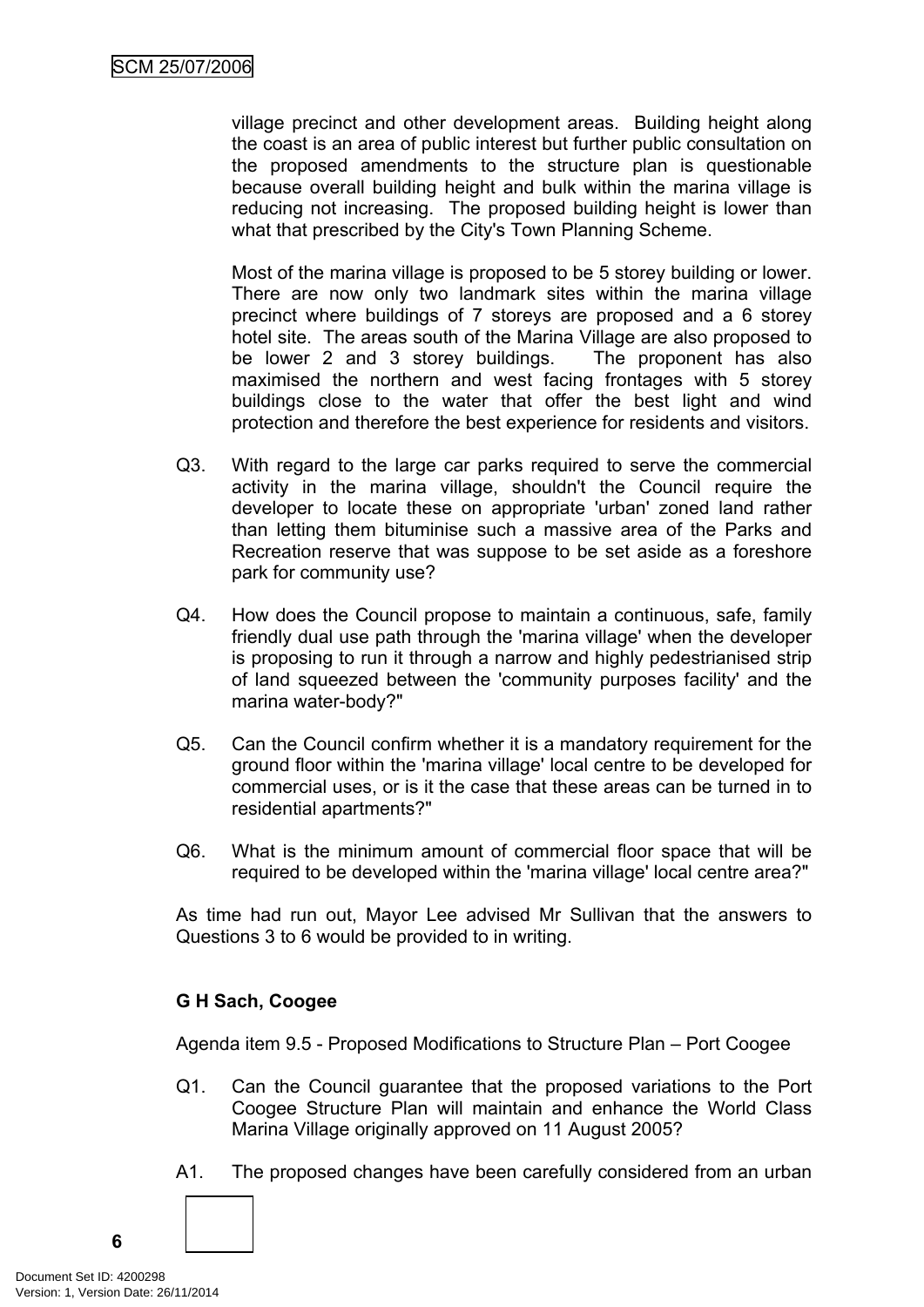design perspective and represent and enhance the current structure plan which remains largely unchanged. The development is intended to be a high standard of design and development.

## <span id="page-8-0"></span>**7. DECLARATION BY COUNCILLORS WHO HAVE NOT GIVEN DUE CONSIDERATION TO MATTERS CONTAINED IN THE BUSINESS**

Nil

## <span id="page-8-1"></span>**8 (SCM 25/07/2006) - PURPOSE OF MEETING**

The purpose of the meeting is to consider:

- (1) the City of Cockburn's Municipal Budget for the financial year 2006/07; and
- (2) the proposed modifications to Structure Plan Port Coogee.

#### <span id="page-8-2"></span>**9. COUNCIL MATTERS**

<span id="page-8-3"></span>**9.1 (MINUTE NO 3218) (SCM 25/07/2006) - CITY OF COCKBURN BUSINESS PLAN 2006/07 (1409) (SGC) (ATTACH)**

#### **RECOMMENDATION**

That Council adopt the City of Cockburn Business Plan 2006/07, as attached to the Agenda.

#### **COUNCIL DECISION**

MOVED Clr I Whitfield SECONDED Clr A Tilbury that the recommendation be adopted.

## **CARRIED 9/0**

**Note**: Mayor Lee complimented the Chief Executive Officer on the Business Plan and acknowledged the support he had received from other officers on an excellent job in preparing this document.

#### **Background**

Council at its Meeting on 13 July 2006 adopted the Cockburn Strategic Plan 2006 – 2016 and the Draft Plan for the District 2006 – 2016.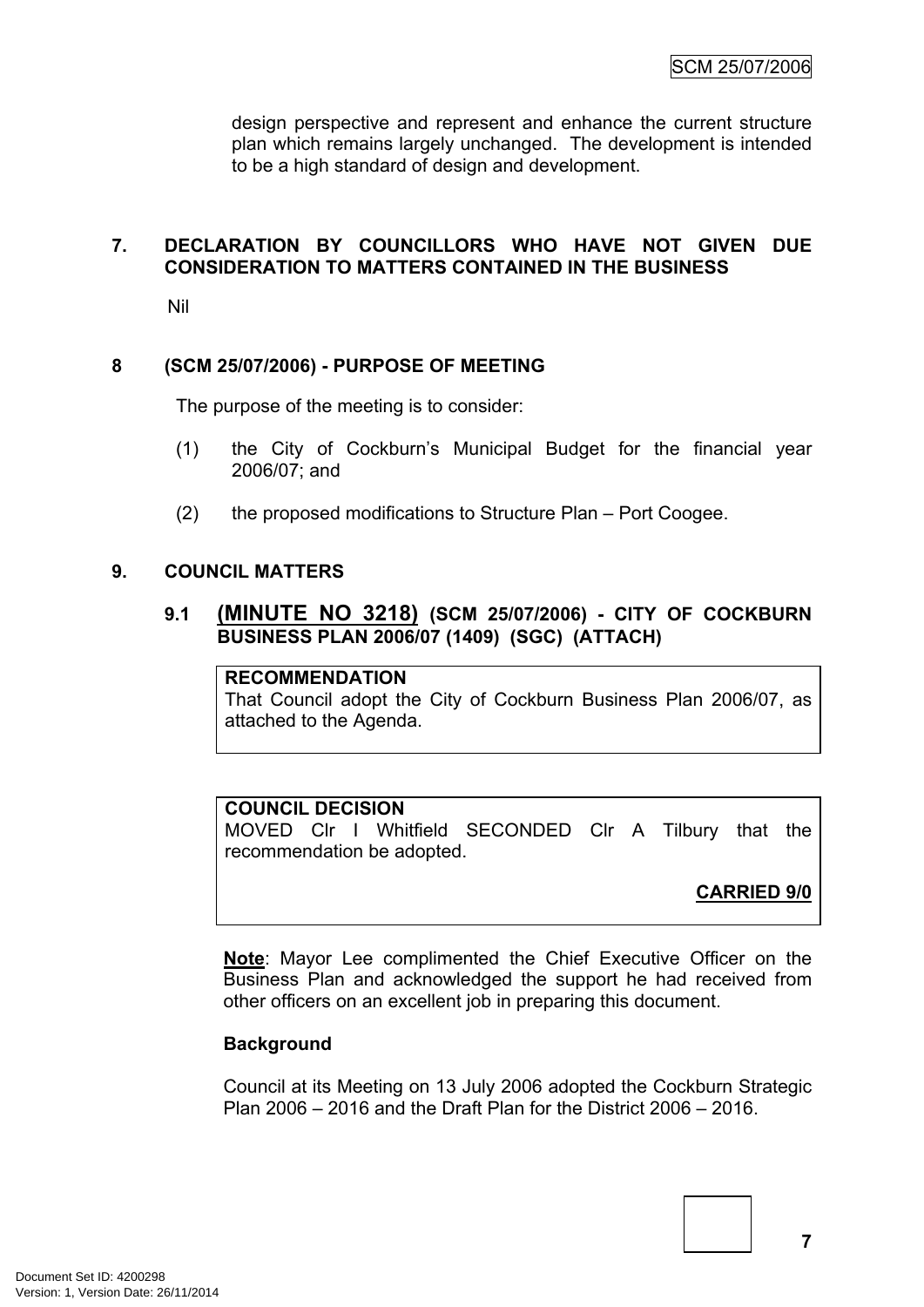#### **Submission**

Proposed Business Plan for the District 2006/07.

#### **Report**

After adoption of the Cockburn Strategic Plan 2006 – 2016 and the Draft Plan for the District 2006 – 2016, Council is in a position to adopt a City of Cockburn Business Plan 2006/07. The first two Plans set out the future for the district over the next ten years. The Business Plan concentrates on the activities over the next twelve months, ie. The 2006/07 financial year.

The Business Plan (the Plan) sets out a summary of the activities to be undertaken by Council during the year. The Plan sets out by Division and Service Unit, projects to be undertaken, key performance measures and budgets for income and expenditure. The Annual Report for 2006/07 will report on the actual achievements for the year compared to these project lists, measures and budgets.

#### **Strategic Plan/Policy Implications**

Section 2(a) of Policy SC34 – 'Annual Budget Preparation' requires the preparation of a Business Plan for the financial year.

#### **Budget/Financial Implications**

The Business Plan sets out summary of the budget for 2006/07.

#### **Legal Implications**

N/A

#### **Community Consultation**

N/A

#### **Attachment(s)**

City of Cockburn Business Plan 2006/07.

## **Advice to Proponent(s)/Submissioners**

N/A

## **Implications of Section 3.18(3) Local Government Act, 1995**

Nil.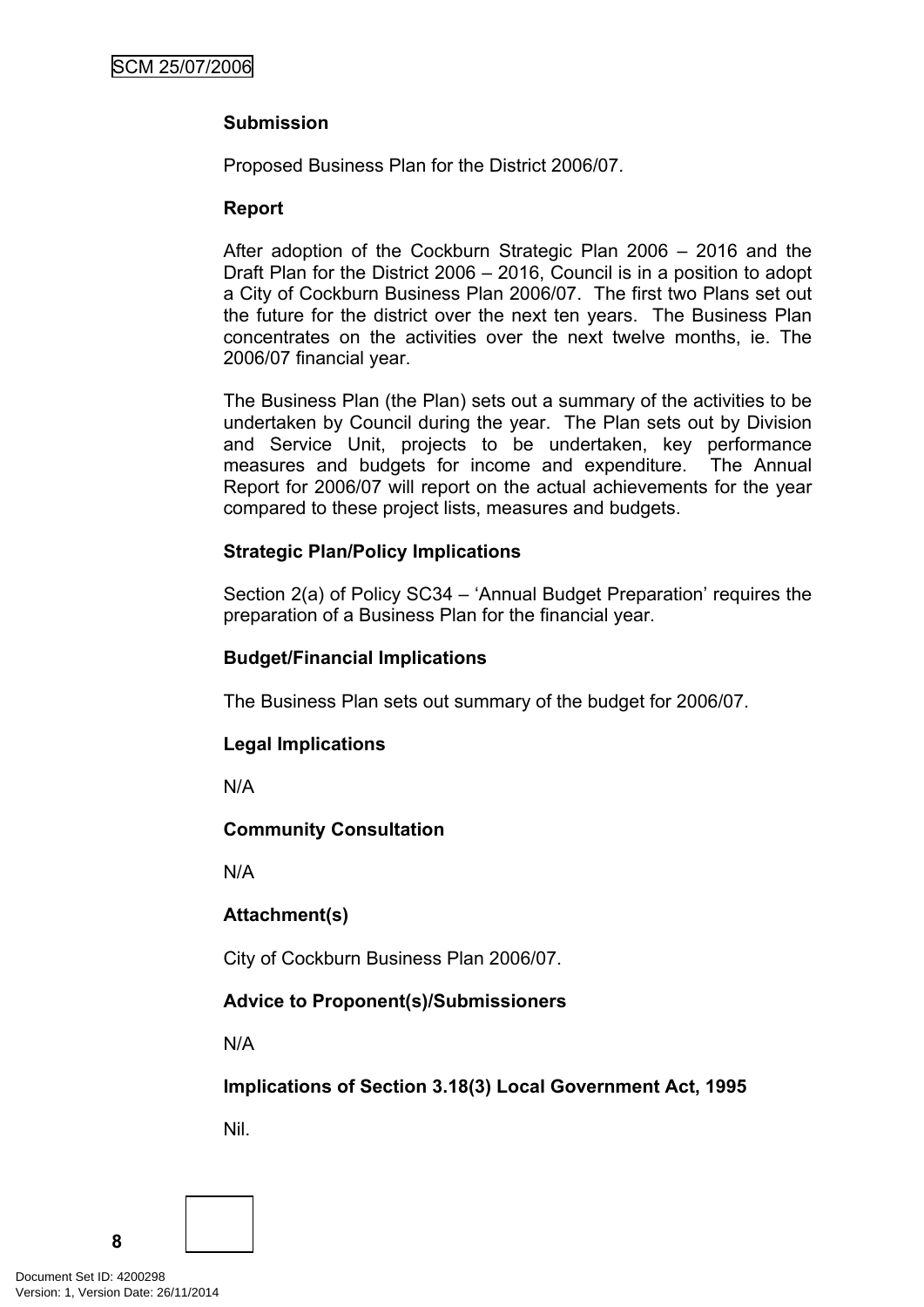## <span id="page-10-0"></span>**9.2 (MINUTE NO 3219) (SCM 25/07/2006) - MUNICIPAL BUDGET 2006/07 - SCHEDULES (5402) (ATC) (ATTACH)**

#### **RECOMMENDATION**

That Council:

- (1) receive the report by the Director, Finance and Corporate Services on the Municipal Budget for 2006/07; and
- (2) include the items listed in the following schedules in the 2006/07 Municipal Budget, as attached to the Agenda:
	- 1. New or Increased Projects
	- 2. New Staff
	- 3. Information Technology
	- 4. Roadworks Infrastructure Program
	- 5. Footpaths Infrastructure Program
	- 6. Parks Infrastructure Program
	- 7. Facilities Construction/Upgrade Program
	- 8. Waste Services Infrastructure Program
	- 9. Fees and Charges
	- 10. Transfers to Reserve Funds
	- 11. Carried Forward Projects/Programs

#### **COUNCIL DECISION**

MOVED Clr S Limbert SECONDED Clr V Oliver that the recommendation be adopted.

#### **CARRIED 9/0**

#### **Background**

Council is required to adopt an annual budget by 31 August each year.

#### **Submission**

N/A

#### **Report**

A report by the Director, Finance and Corporate Services on the 2006/07 Municipal Budget is attached to the Agenda, together with Schedules of items included in the proposed Budget.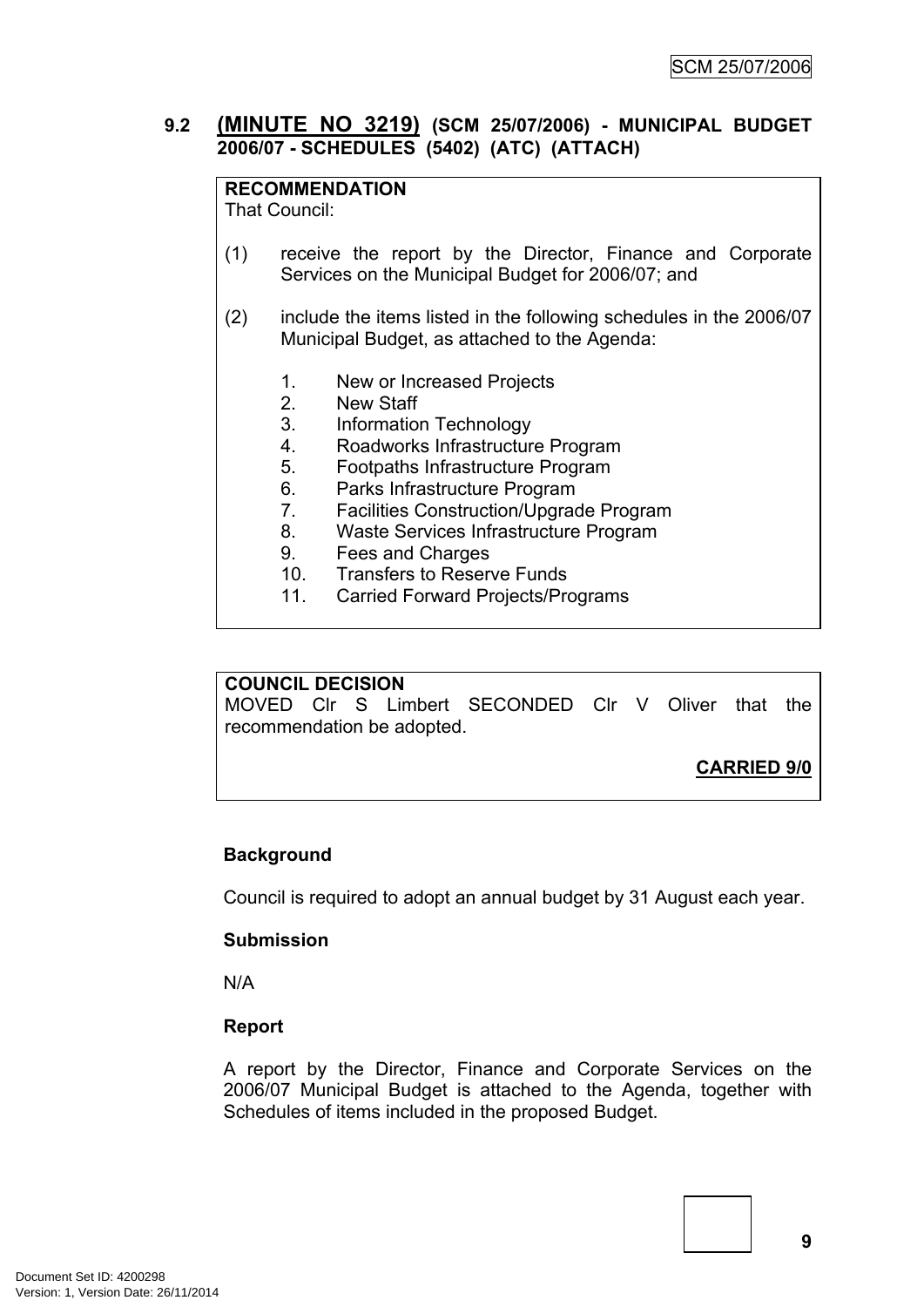## **Strategic Plan/Policy Implications**

The Budget provides funds for Council's activities in 2006/07.

## **Budget/Financial Implications**

The above recommendations have been included in the proposed Budget for 2006/07.

## **Legal Implications**

Section 6.2 of the Local Government Act 1995 requires Council to prepare an annual budget.

## **Community Consultation**

N/A

## **Attachment(s)**

Municipal Budget 2006/07 – Schedules.

## **Advice to Proponent(s)/Submissioners**

N/A

**Implications of Section 3.18(3) Local Government Act, 1995**

Nil.

## <span id="page-11-0"></span>**9.3 (MINUTE NO 3220) (SCM 25/07/2006) - MUNICIPAL BUDGET 2006/07 - DIFFERENTIAL RATES (5402) (ATC)**

## **RECOMMENDATION**

That Council adopt the following in its 2006/07 Municipal Budget:

(1) the rate in the dollar and minimum rate for Council's rate categories are:

| Category                            | <b>Minimum</b><br>Rate \$ | Rate in \$ |
|-------------------------------------|---------------------------|------------|
| <b>Residential Improved</b>         | 480.00                    | 6.1436     |
| Commercial/Industrial Improved      | 728.00                    | 6.2606     |
| Residential/Vacant                  | 480.00                    | 9.7514     |
| <b>Commercial/Industrial Vacant</b> | 728.00                    | 9.9371     |
| <b>UFL Residential Improved</b>     | 480.00                    | 5.5528     |
| <b>UFL Residential Vacant</b>       | 480.00                    | 8.7761     |
| Rural/Resource                      | 480.00                    | 0.2312     |
| <b>UFL Rural</b>                    | 480.00                    | 0.2081     |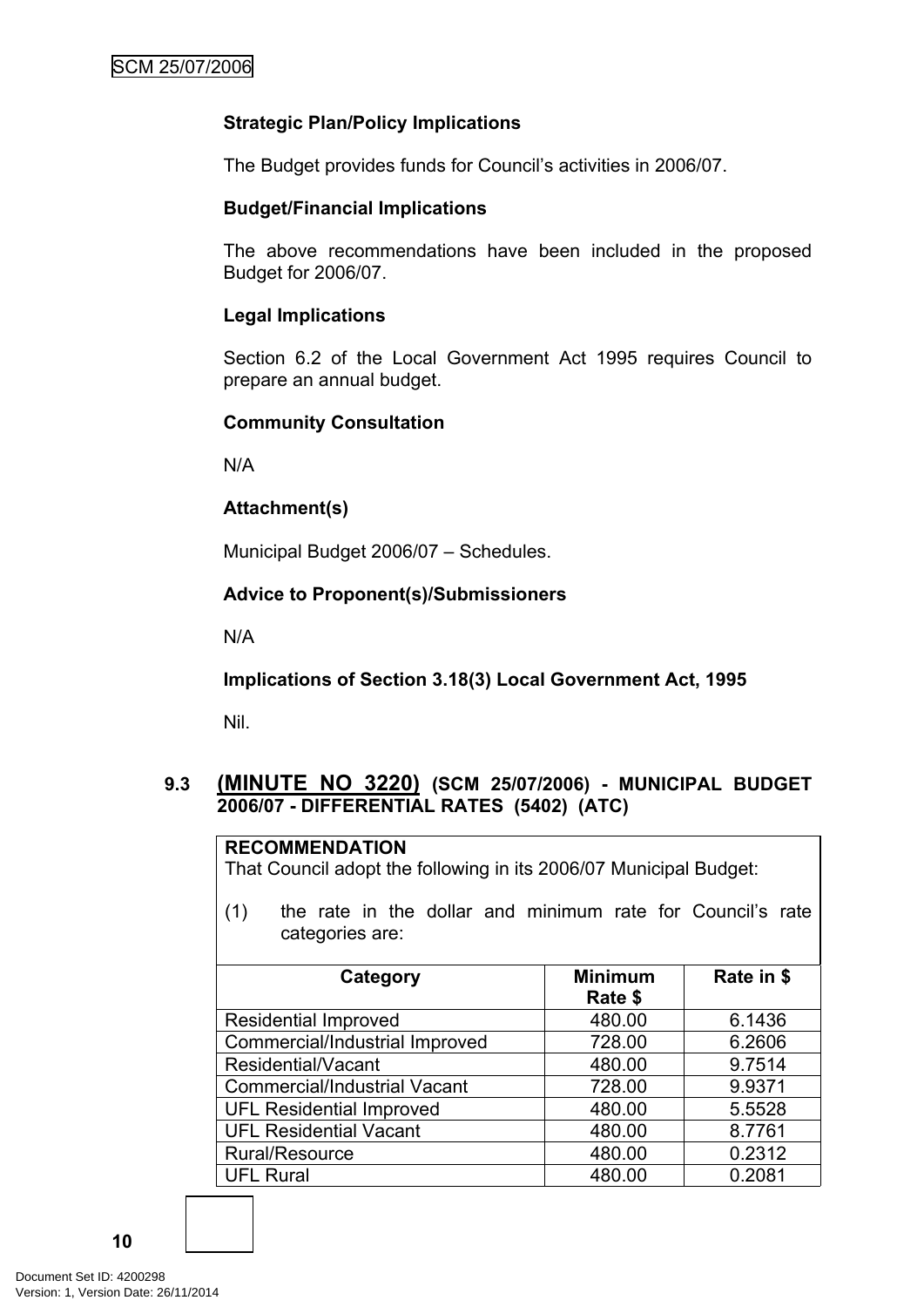- (2) the charges for rubbish services be as follows:
	- 1. The Rubbish Collection Charge be levied at \$229.00 per assessed collection service for a weekly rubbish collection, with a mobile bin levy of \$27.00 applying to ratepayers who received their bin after 1 July 2003.
	- 2. The Rubbish Collection Charges be levied for nonrateable properties at an annual rate of \$325.00 per assessed service for a weekly collection.
	- 3. The new rubbish services commencing during the year 2006/07 be levied a mobile bin service charge of \$27.00 and a pro-rata charge based on \$229.00 p.a.
- (3) a discount of 5% be allowed on current rates provided that all rates and charges due are paid within thirty-five(35) days of the date of issue of the annual Rate Notice;
- (4) offer payment options for Rates and Service Charges of:
	- 1. Pay in full and receive discount (on current rates only).
	- 2. Pay in two instalments.
	- 3. Pay in four instalments.

provided that in all cases the first payment must be received within thirty-five(35) days of the issue date of the annual Rate Notice;

- (5) sets the following payment dates for instalment options:
	- 1. Two instalments
		- first payment due 12 September 2006.
			- second payment due 16 January 2007.
	- 2. Four instalments
		- first payment due 12 September 2006.
		- second payment due 14 November 2006.
		- third payment due 16 January 2007.
		- fourth payment due 20 March 2007.
- (6) charge an administration fee of \$6.00 for the second and subsequent instalments;
- (7) charge an interest rate on instalments of 2.5% p.a.;
- (8) charge an interest rate on late payments of 11% p.a.;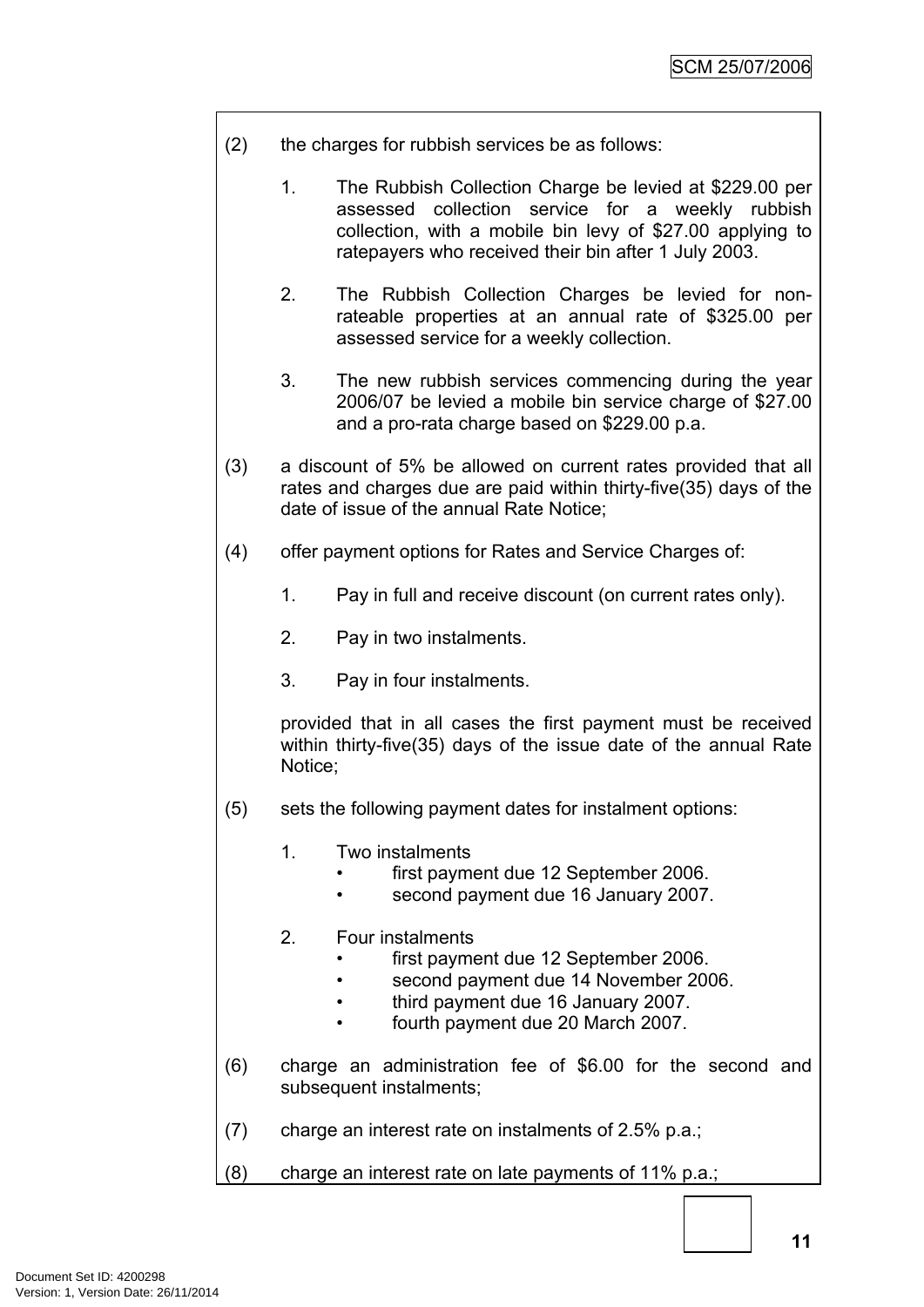- (9) allow once-off extensions of up to sixty(60) days, where in the opinion of Council Staff it is reasonable to do so;
- (10 charge instalment interest from the due date, and the administration fee, on once-off extensions;
- (11) provide a Rates Incentive Scheme for full payment within thirtyfive(35) days of the date of issue of the annual rate notice;
- (12) impose a Service Charge of \$55.50 per property under Section 6.38(1) of the Local Government Act 1995 on each property owner in the City of Cockburn (except for non-rateable government owned properties) to meet the cost of providing a community Surveillance Service to cover the entire Cockburn district; and
- (13) impose a private Pool Inspection Levy of \$13.75 per pool owner under Section 245A of the Local Government (Miscellaneous Provisions) Act 1960.

#### **COUNCIL DECISION**

MOVED Clr I Whitfield SECONDED Clr A Tilbury that the recommendation be adopted.

**CARRIED 9/0**

#### **Background**

Council is required to adopt an annual Budget by 31 August each year.

#### **Submission**

N/A

#### **Report**

The recommendations shown above relate to the rate in the dollar to be charged, rubbish service charges, discount, payment options and penalty interest rates in the proposed Budget for 2006/07, as well as Service Charges in respect of the Community Surveillance Service and Pool Inspection Levy.

#### **Strategic Plan/Policy Implications**

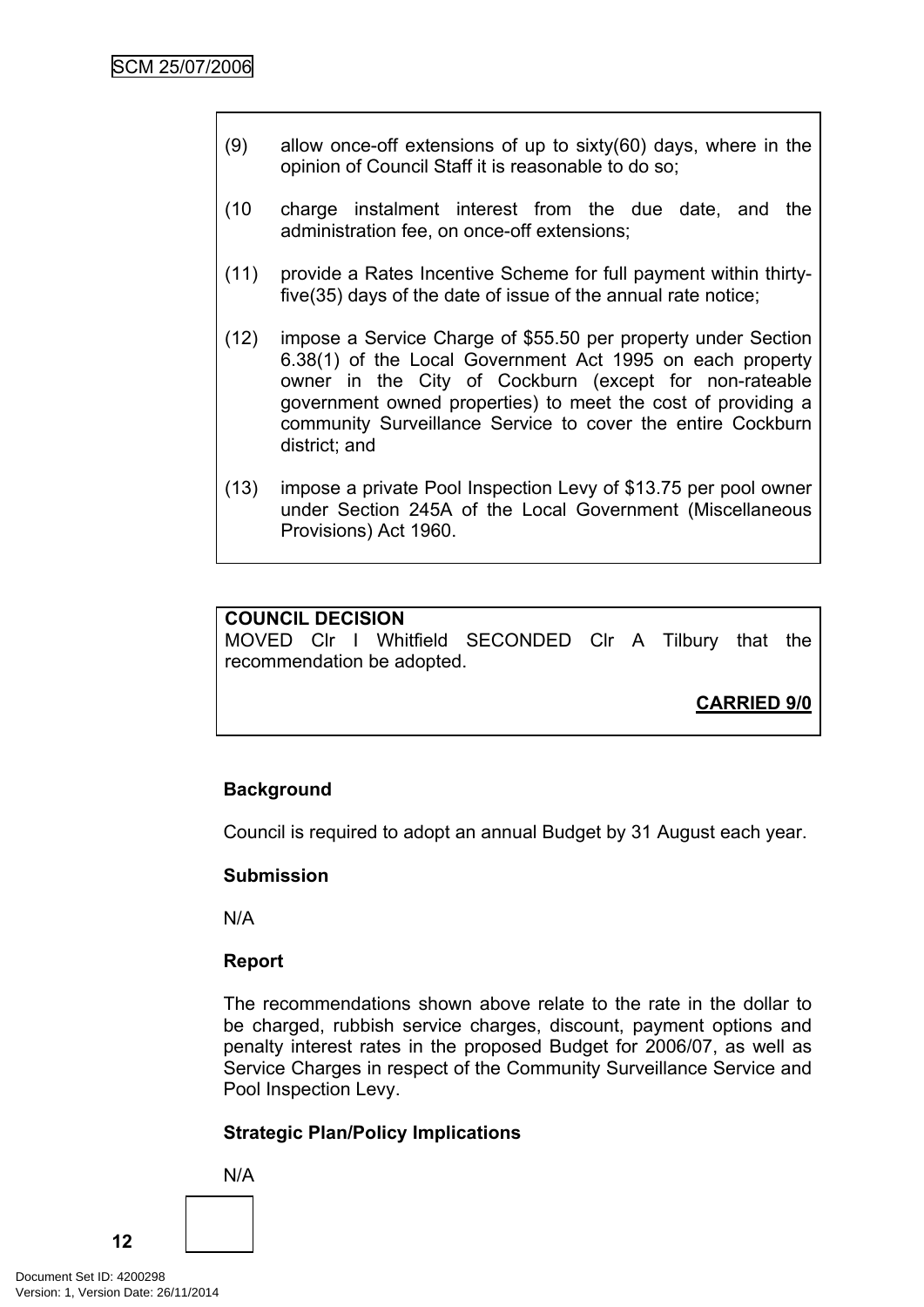## **Budget/Financial Implications**

The Budget provides funds for Council's activities in 2006/07. The above recommendations are included in the proposed Budget for 2006/07.

#### **Legal Implications**

Section 6.2 of the Local Government Act 1995 requires Council to prepare an annual budget.

## **Community Consultation**

Notice of Intention to levy differential rates and the proposed rubbish collection charge was advertised in the West Australian on 26 June 2006 inviting submissions in respect of the proposed rates and charges. No submissions were received by the closing date for submissions of 17 July 2006.

## **Attachment(s)**

N/A

## **Advice to Proponent(s)/Submissioners**

N/A

## **Implications of Section 3.18(3) Local Government Act, 1995**

Nil.

## <span id="page-14-0"></span>**9.4 (MINUTE NO 3221) (SCM 25/07/2006) - ADOPTION OF THE MUNICIPAL BUDGET 2006/07 (5402) (ATC) (ATTACH)**

#### **RECOMMENDATION**

That Council adopt the Municipal Budget for 2006/07, as attached to the Agenda, subject to the changes made at this meeting.

## **TO BE CARRIED BY AN ABSOLUTE MAJORITY OF COUNCIL**

#### **COUNCIL DECISION**

MOVED Clr S Limbert SECONDED Clr A Tilbury that the recommendation be adopted.

## **CARRIED BY ABSOLUTE MAJORITY OF COUNCIL 9/0**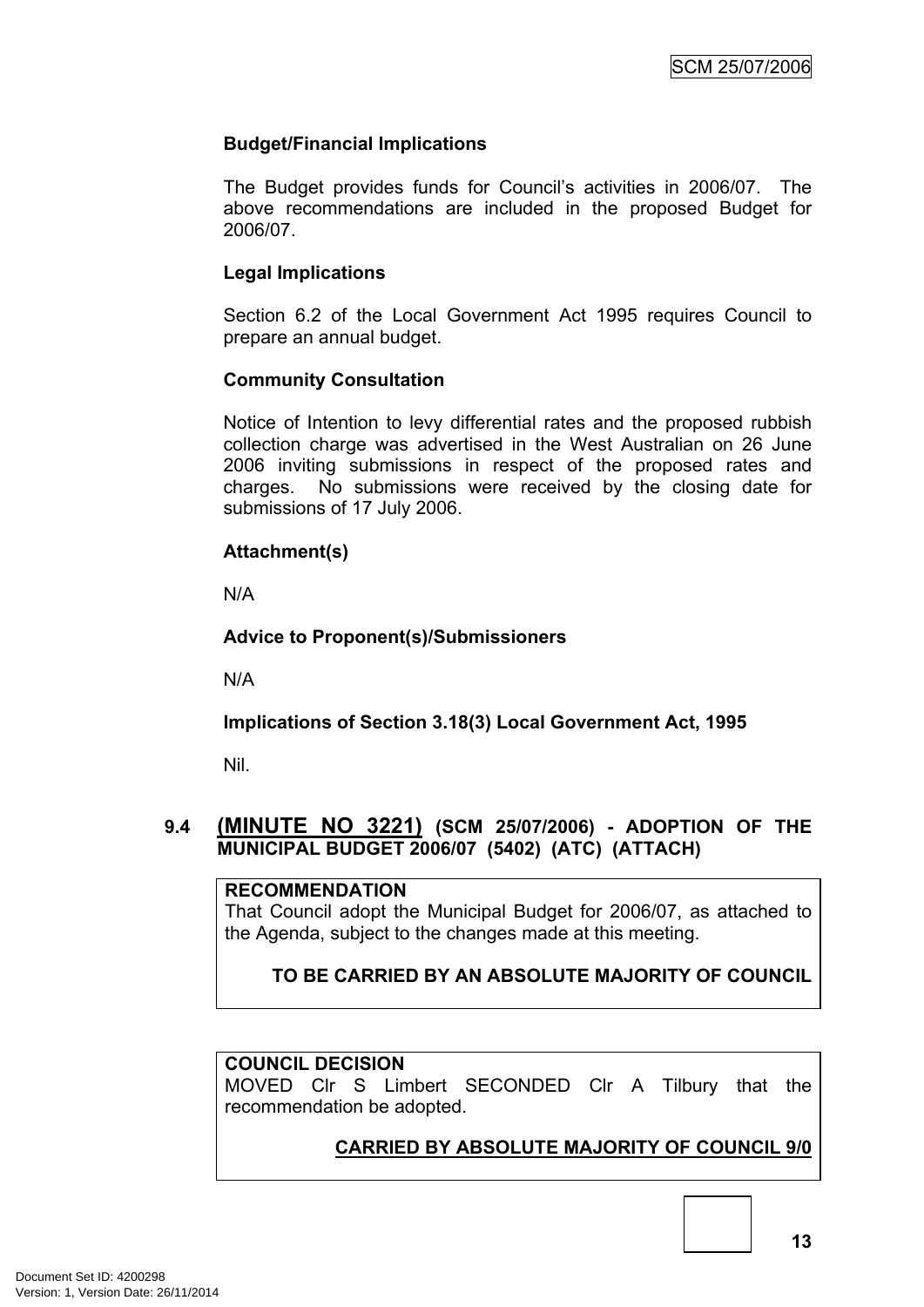**Note**: Mayor Lee on behalf of Council thanked the Director, Finance and Corporate Services and those staff associated in preparing this Budget. He acknowledged that this being a \$100M Budget, Cockburn had reached a milestone, with major capital works being carried out this financial year.

## **Background**

Council is required to adopt an annual Budget by 31 August each year.

#### **Submission**

N/A

#### **Report**

The Municipal Budget, in the required AAS27 format, is attached to the Agenda.

## **Strategic Plan/Policy Implications**

N/A

## **Budget/Financial Implications**

The Budget provides funds for Council's activities in 2006/07. The above recommendation adopts the Budget for 2006/07.

#### **Legal Implications**

Section 6.2 of the Local Government Act 1995 requires Council to prepare an annual budget.

#### **Community Consultation**

N/A

## **Attachment(s)**

Municipal Budget for 2006/07.

## **Advice to Proponent(s)/Submissioners**

N/A

**Implications of Section 3.18(3) Local Government Act, 1995**

Nil.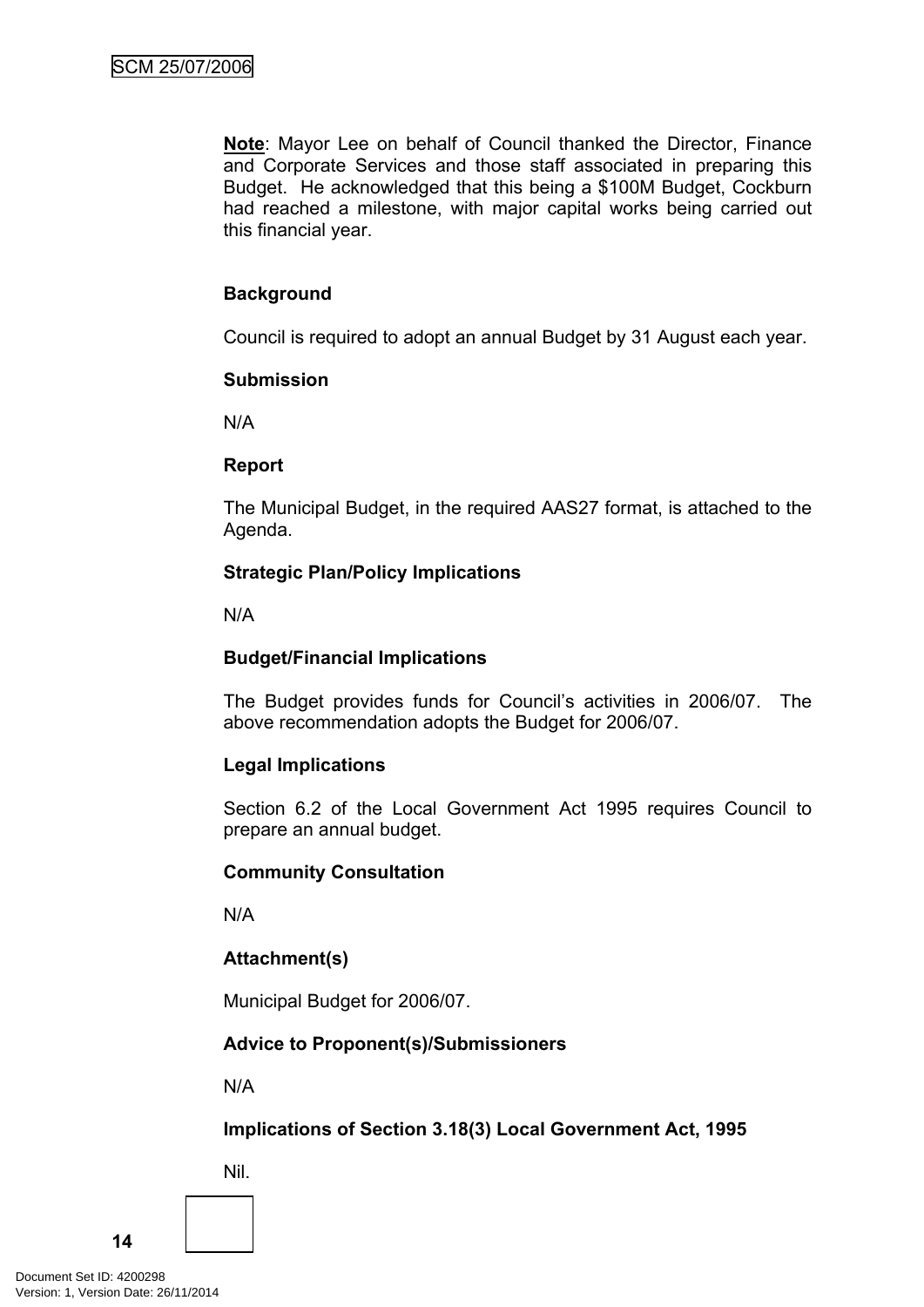## **DECLARATION OF INTEREST**

Mayor Lee advised the meeting that Clr Allen had a conflict of interest in Item 9.5. The nature of the interest being that his property is in close proximity to the proposal.

CLR ALLEN LEFT THE MEETING AT THIS STAGE THE TIME BEING. 7.26 PM.

<span id="page-16-0"></span>**9.5 (MINUTE NO 3222) (SCM 25/07/2006) - PROPOSED MODIFICATIONS TO STRUCTURE PLAN - PORT COOGEE - OWNER: AUSTRALAND HOLDINGS AND PORT CATHERINE PTY LTD - APPLICANT: TAYLOR BURRELL BARNETT (9662) (MR) (ATTACH)**

# **RECOMMENDATION**

That Council:

- (1) adopt the proposed variations to the Port Coogee Structure Plan on the basis that the changes do not materially alter the intent of the Structure Plan pursuant to Clause 6.2.14.1 of the City of Cockburn Town Planning Scheme No. 3, subject to the following conditions:-
	- 1. The proponent contributing towards the extension of Spearwood Avenue on a pro rata basis being 39% of the total cost in accordance with the Uloth Associates report dated 24 May 2006.
	- 2. A community purpose building being designed and constructed by the proponent (free of cost) within the Marina Village with a minimum floor area of 1000m<sup>2</sup> and shared arrangements being made for car parking.
	- 3. The proponent agreeing to transfer the Marina Services Building to Council upon acceptance to the transfer of the Waterways Manager responsibilities in the *Port Coogee Waterways Management Transfer Facilitation Agreement.*
	- 4. Residential development on the ground floor of the Marina Village may only occur where buildings are designed and constructed based on commercial standards that allow for future conversion to commercial land uses.
	- 5. A building height plan being included in the structure plan report and expanded to include all of the land within the Port Coogee development area and being in generally in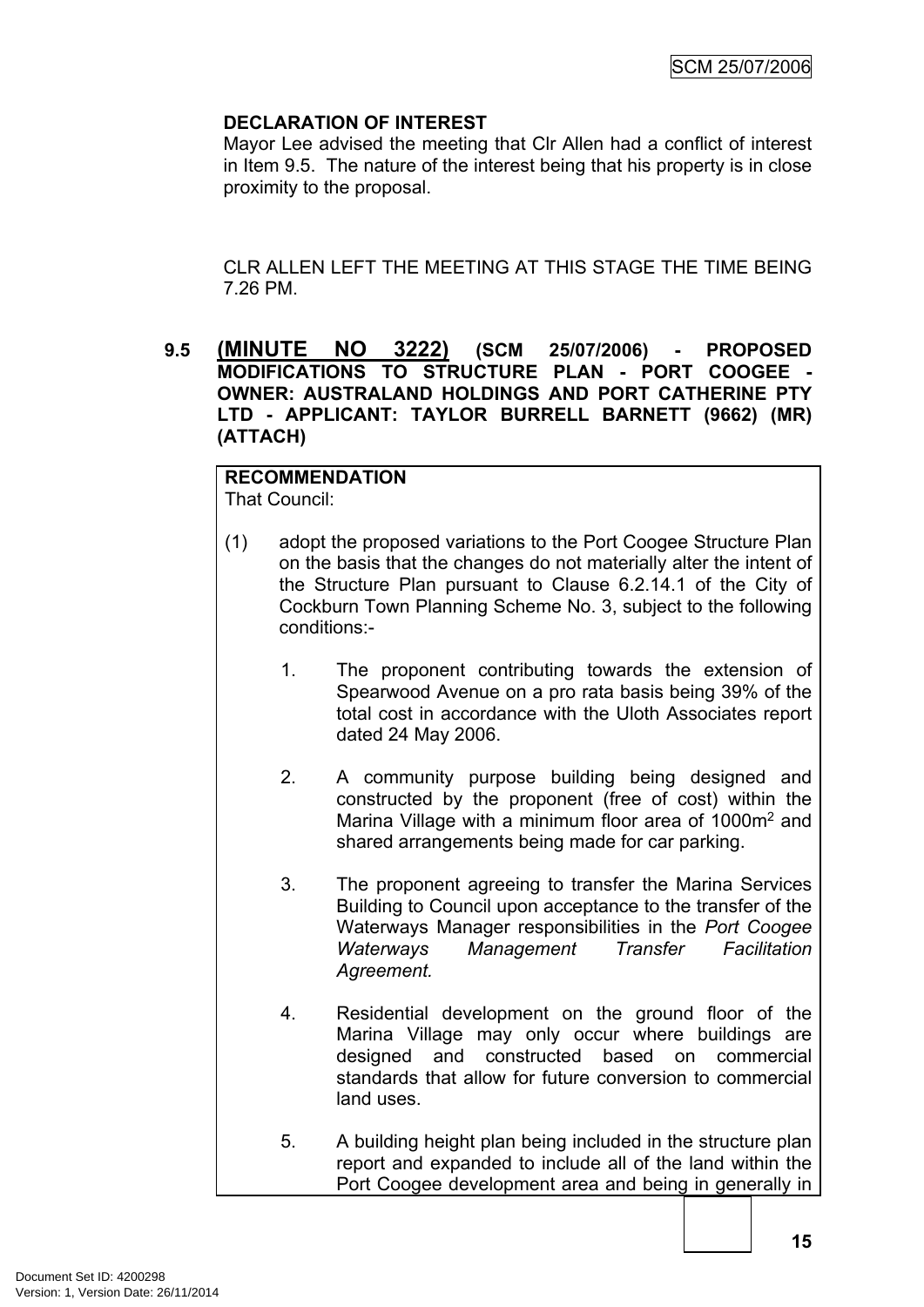accordance with the applicant's submitted plan.

- 6. A revised public open space schedule being prepared to address the requirements outlined in this report.
- 7. Residential laneways being extended through the R80 Coded sites to link directly with the main entry road in accordance with laneway design principles in Liveable Neighbourhoods 3.
- 8. The *'Port Coogee Structure Plan – Traffic and Parking Report – May 2006'* being excluded from the Council adoption of the Structure Plan to allow independent review of the report by a traffic consultant having regard to peak weekend demand and the visitor estimates contained in the report titled *'Optimisation of retail and commercial development in Port Coogee - Pracsys April 2006'.*
- (2) upon receipt of an amended Structure Plan report addressing the above conditions, forward the revised Port Coogee Structure Plan to the Western Australian Planning Commission for its endorsement pursuant to clause 6.2.14.4 of Town Planning Scheme No 3.
- (3) require the parties to the agreement to amend the *Port Coogee Waterways Management Transfer Facilitation Agreement'* to:-
	- 1. Amend *Annexure D – Local Structure Plan* contained in the *Agreement,* with the amended Port Coogee Structure Plan, and amend Annexure A – Marine Reserve Plan accordingly;
	- 2. Require the transfer of the Marina Services Building to the Council upon acceptance of the transfer of the Waterways Manager responsibilities.
- (4) request the proponent to review Town Planning Scheme No 3 Port Coogee (DA22) Provisions for conformity with the changes adopted to the Port Coogee Structure Plan for consideration by Council as a separate amendment to Town Planning Scheme No 3; and
- (5) advise the applicant of Council's decision accordingly.

#### **COUNCIL DECISION**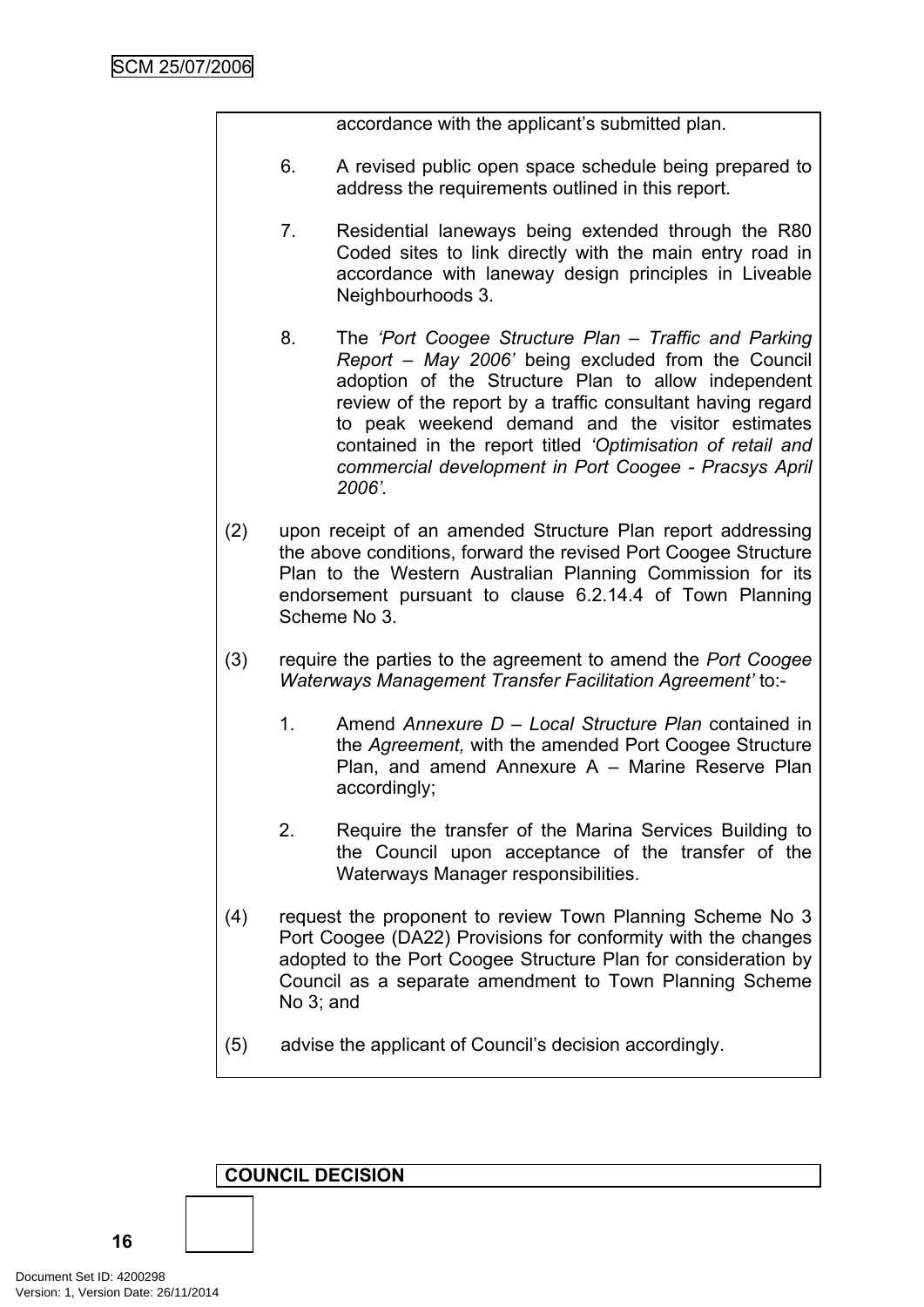MOVED Clr A Tilbury SECONDED Clr V Oliver that Council:

- (1) note the Officer's report;
- (2) advertise the proposed amendments to the Port Coogee Structure Plan for public comment for a period of not less than 21 days after the publication of the advertisement;
- (3) refer the proposed amendments to the Port Coogee Structure Plan back to the next available Council meeting following the close of the advertising period summarising any submissions received; and
- (4) advise the applicant of Council's decision accordingly.

## **MOTION LOST 3/5**

MOVED Clr S Limbert SECONDED Clr I Whitfield that Council:

- (1) adopt the proposed variations to the Port Coogee Structure Plan on the basis that the changes do not materially alter the intent of the Structure Plan pursuant to Clause 6.2.14.1 of the City of Cockburn Town Planning Scheme No. 3, subject to the following conditions:-
	- 1. The proponent contributing towards the extension of Spearwood Avenue on a pro rata basis being 39% of the total cost in accordance with the Uloth Associates report dated 24 May 2006.
	- 2. A community purpose building being designed and constructed by the proponent (free of cost) within the Marina Village with a minimum floor area of 1000m<sup>2</sup> and shared arrangements being made for car parking.
	- 3. The proponent agreeing to transfer the Marina Services Building to Council upon acceptance to the transfer of the Waterways Manager responsibilities in the *Port Coogee Waterways Management Transfer Facilitation Agreement.*
	- 4. A building height plan being included in the structure plan report and expanded to include all of the land within the Port Coogee development area and being in generally in accordance with the applicant's submitted plan.
	- 5. A revised public open space schedule being prepared to address the requirements outlined in this report.
	- 6. Residential laneways being extended through the R80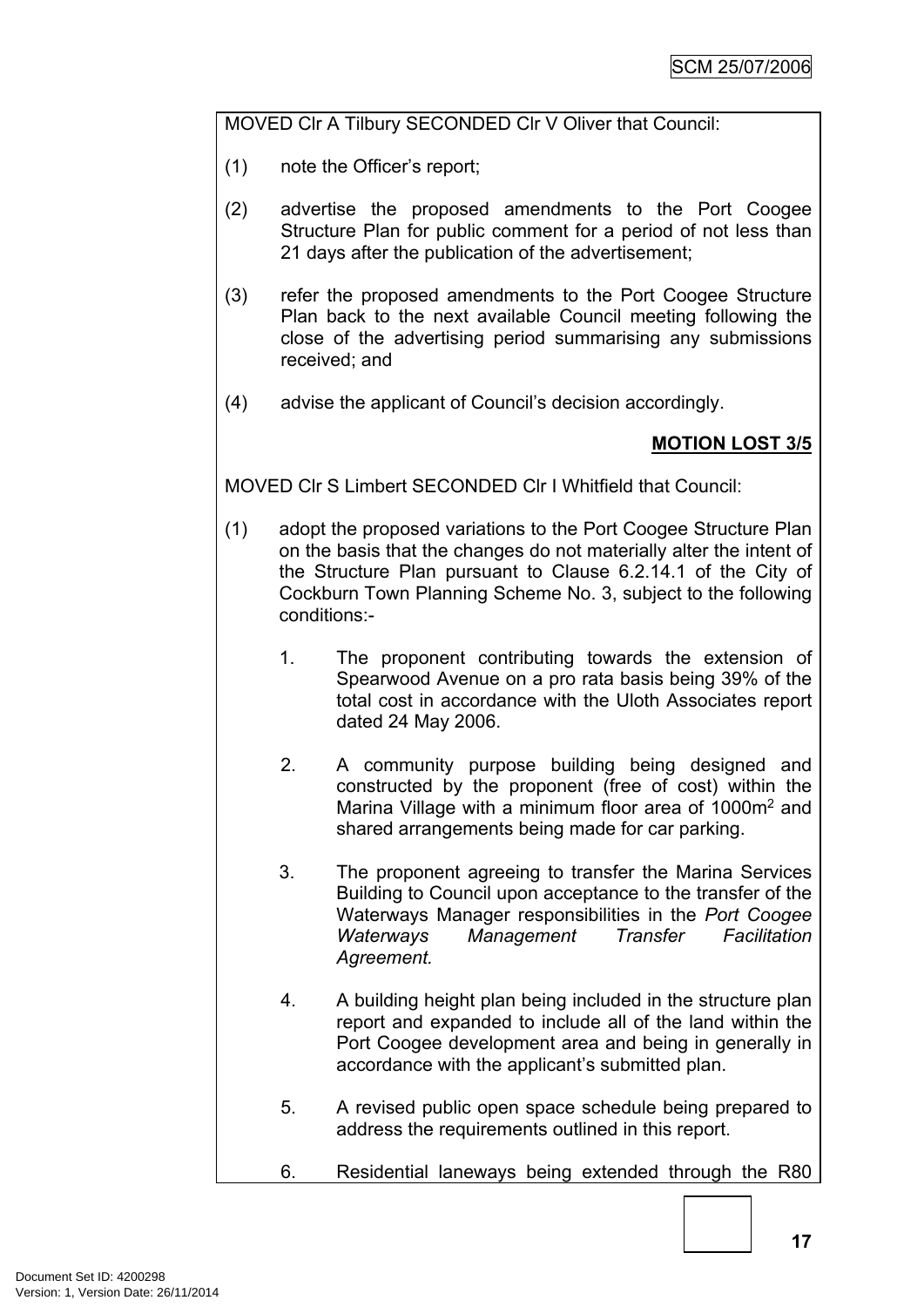Coded sites to link directly with the main entry road in accordance with laneway design principles in Liveable Neighbourhoods 3.

- 7. The *'Port Coogee Structure Plan – Traffic and Parking Report – May 2006'* being excluded from the Council adoption of the Structure Plan to allow independent review of the report by a traffic consultant having regard to peak weekend demand and the visitor estimates contained in the report titled *'Optimisation of retail and commercial development in Port Coogee - Pracsys April 2006'.*
- 8. The ground floor of all proposed development within the Marina Village areas adjacent to the marina waterway shall be set aside for commercial, retail or mixed business uses, and may not be used for any other purpose unless the Council decides otherwise.
- 9. In all other areas of the Marina Village the ground floor shall be designed to accommodate commercial, retail or mixed business uses and where residential accommodation is an acceptable transitional land use. The means of achieving the transition shall be determined in liaison with Port Catherine Pty Ltd to the satisfaction of Council.
- 10. In areas immediately adjacent to the Marina Village which are coded R80 and shown on the Structure Plan where development is proposed to be two storeys or higher residential accommodation is an acceptable land use.
- 11. The parks and recreation area along the accessible areas of both the northern and southern marina breakwaters must incorporate (at the cost of the proponent) recreational facilities such as shade structures, barbeques and developed activity areas for visitors.
- (2) upon receipt of an amended Structure Plan report addressing the above conditions, forward the revised Port Coogee Structure Plan to the Western Australian Planning Commission for its endorsement pursuant to clause 6.2.14.4 of Town Planning Scheme No 3.
- (3) require the parties to the agreement to amend the *Port Coogee Waterways Management Transfer Facilitation Agreement'* to:-
	- 1. Amend *Annexure D – Local Structure Plan* contained in the *Agreement,* with the amended Port Coogee Structure Plan, and amend Annexure A – Marine Reserve Plan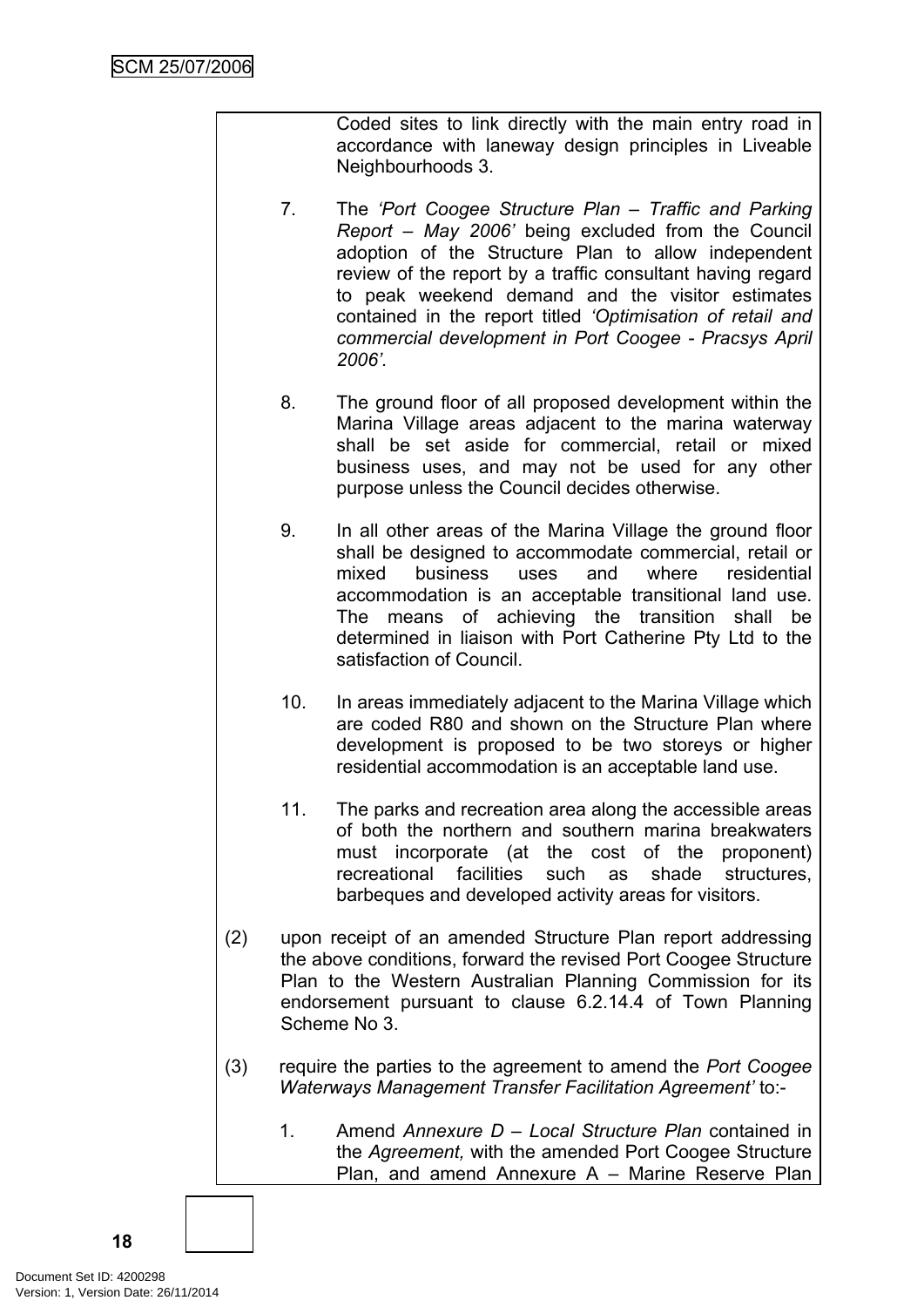accordingly;

- 2. Require the transfer of the Marina Services Building to the Council upon acceptance of the transfer of the Waterways Manager responsibilities.
- (4) request the proponent to review Town Planning Scheme No 3 Port Coogee (DA22) Provisions for conformity with the changes adopted to the Port Coogee Structure Plan for consideration by Council as a separate amendment to Town Planning Scheme No 3; and
- (5) advise the applicant of Council's decision accordingly.

**CARRIED 7/1**

## **Reason for Decision**

It is important for Council to ensure that the ground floor of the Marina Village is developed for commercial, retail or mixed business uses and in particular to focus commercial and retail activity along key active frontages adjacent to the marina waterways. These areas provide the best aspects of the site overlooking sheltered waterways and have the best aspects for light and wind protection offering an all year round experience for visitors.

The balance of the Marina Village ground floor must also be designed for commercial and retail purposes but where residential land use is an interim land use and where a blend with commercial and retail activity may occur. The mechanism for transitional land use arrangements to residential and then commercial or retail is to be determined in consultation with the proponent and must be to the satisfaction of Council.

The R80 areas adjacent to the Marina Village are in locations that are not as suitable for commercial and retail land use. Residential development on the ground floor is a more acceptable and compatible land use in these locations, and this also allows commercial and retail activity to focus on major activity areas.

The parks and recreational area along the accessible areas of the marina breakwaters must also incorporate community facilities that encourage recreational activity to occur.

The deletion of condition 4 is appropriate as this potentially conflicts with the new conditions proposed.

#### **Background**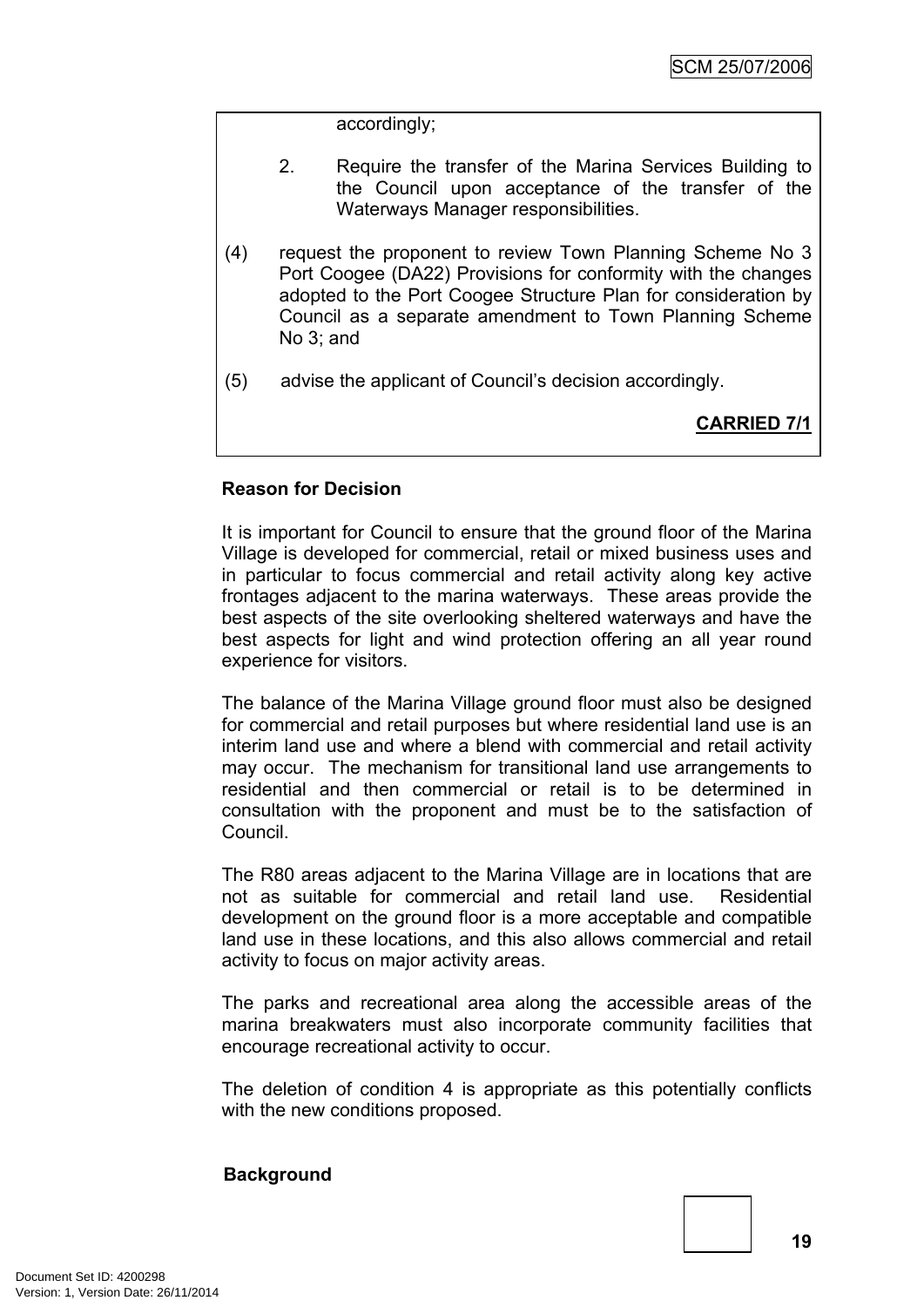Council adopted the Port Coogee Structure Plan in conjunction with the proposed local scheme amendment at its Ordinary Meeting on 16 March 2004 subject to various requirements. Planning requirements applying specifically to Port Coogee are also outlined in DA22 provisions contained in Town Planning Scheme No 3 ('TPS3').

The Council at its meeting on 9 June 2005 adopted some minor variations to the Port Coogee Structure Plan on the basis that they do not in its opinion materially alter the intent of the structure plan (38 extra lots).

Council at its Ordinary Meeting on 11 August 2005 resolved to adopt the following modifications to the Port Coogee Structure Plan:-

- 1. Proposed recoding from R25 to R35 opposite the public beach area, fronting onto the marina adjacent to extended foreshore;
- 2. Proposed recoding from R40 to R20 for lots along Main Street and opposite POS (to be consistent with originally approved structure plan);
- 3. Proposed change from Residential R80 to Local Centre/ R80 for 3 lots within the Neighbourhood Centre;

#### **Submission**

The Applicant has reviewed the Marina Precinct and seeks Council's approval to several modifications to the approved Structure Plan (as amended August 2005) (refer to Plan of Variations) of which the main changes as follows:-

- *"Deletion of the public road between the marina and site to the south of the main east-west road to improve the relationship between the marina, boardwalks, public realm and retail activities;*
- *Refined site boundaries separated by public roads rather than the larger lots with common access and parking areas;*
- *Concentration of retail activities on the site to the south of the main east-west road, rather than extending commercial through the ground floors of all buildings – this modification has been necessary to ensure viability of commercial activities including home based business uses, over time to ensure compliance with Scheme provisions (refer Appendix 4);*
- *Redefine building footprints, levels and heights, as described in the JCY report;*
- *Expansion of Marina Village zoning to include the new Marina Services building which will comprise the Marina Manager's office and chandlery; the new hotel site and apartment site;*
- *Detailed design of road design, road treatments and parking layout;*
- *Modifications to density codings through the Marina Village to a base coding of R160 from R80 (height of buildings will still comply with Scheme requirements, as outlined in the JCY report)."*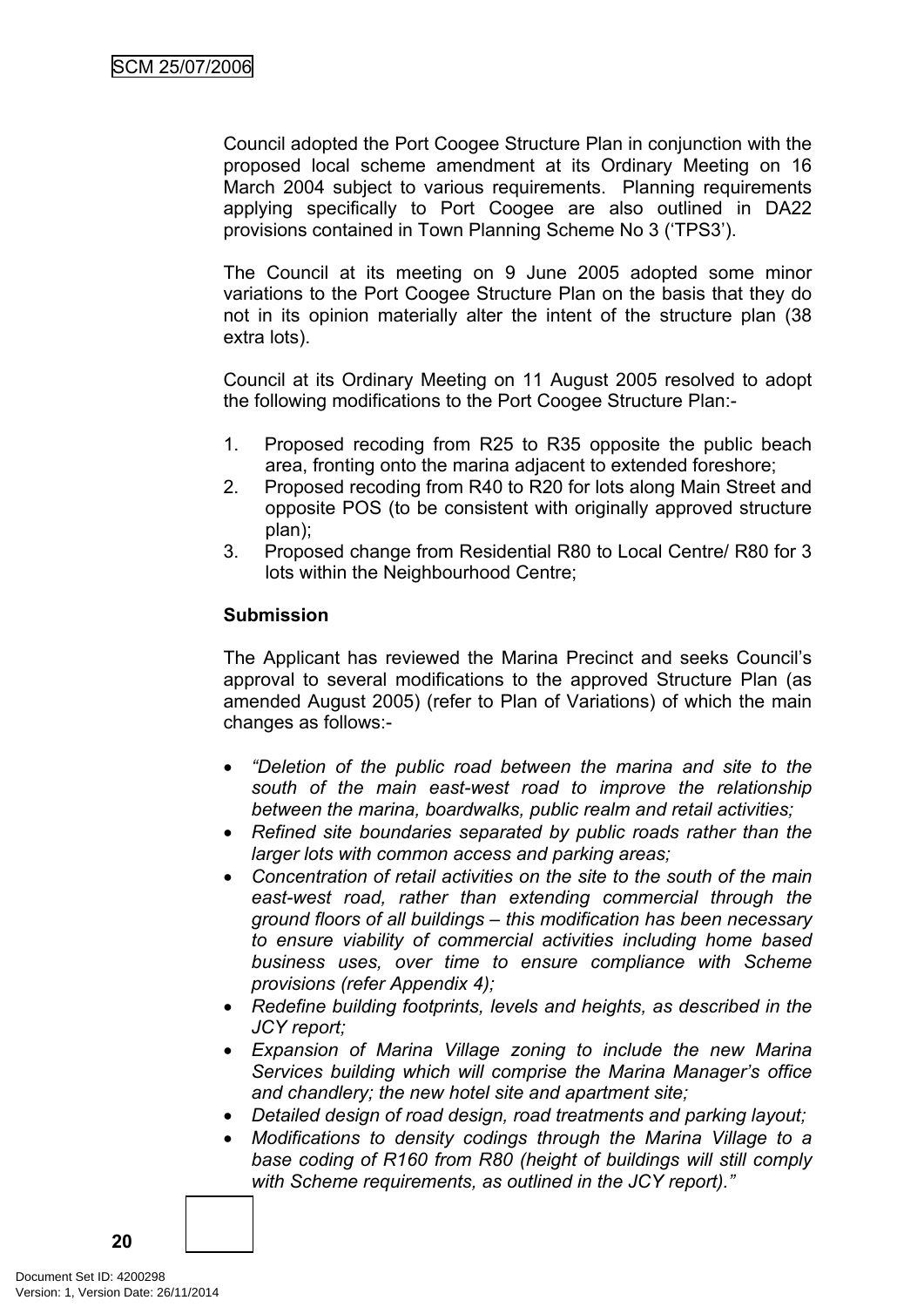A copy of the applicant's submission and plans are contained in the agenda attachments.

#### **Report**

The proposed Structure Plan changes have been reviewed in the context of the current Port Coogee Structure Plan (amended August 2005) and the City of Cockburn Town Planning Scheme No 3 DA22 provisions that apply. The following comments are provided:-

#### Residential Densities

Various recoding of lots on the Structure Plan are proposed throughout the development area as follows:-

- a) Down coding from R25 to R20 various lots near the railway line;
- b) Increase coding from R20 to R25 various lots east of Marina Village in the Dry Land Residential Precinct;
- c) Increase coding from R80 to R160 various Marina Village lots;
- d) Increase the coding from R30 to R80 lots of various lots in the Other Water Based Residential Precinct. The building height for these lots is proposed at 3 storeys; and
- e) New marine services building north of Boat Pens and with an R80 Code.

While some lots are proposed to with lower r-codes other lots are proposed to have a higher r-codes. The main Coding changes relate to lots within the Marina Village from R80 to R160 can be supported for consistency with other lots in the Marina Village and to provide a focal point of activity within the centre of the development.

The recoding of R30 to R80 lots north of the Local Neighbourhood Centre can be supported in view of the close location to the proposed shopping centre site and as a replacement of the awkward battleaxe lot configuration which doesn't maximise development opportunities for the sites coastal orientation.

The following table is provided to outline the dwelling yield differences between the current and proposed structure plan.

| <b>Approved Structure Plan (Aug 05)</b> |                 |        | <b>Amended Structure Plan</b><br>2006 |        |
|-----------------------------------------|-----------------|--------|---------------------------------------|--------|
|                                         | <b>Dwelling</b> | People | <b>Dwelling</b>                       | People |
| Marina Village                          | 398             | 796    | 624                                   | 1248   |
| Based<br>Water                          | 193             | 540    | 264                                   | 528    |
| Residential                             |                 |        |                                       |        |
| Marina                                  | 138             | 276    | 88                                    | 176    |
| Residential                             |                 |        |                                       |        |
| Dry<br>Land                             | 543             | 1520   | 624                                   | 1747   |
| Residential                             |                 |        |                                       |        |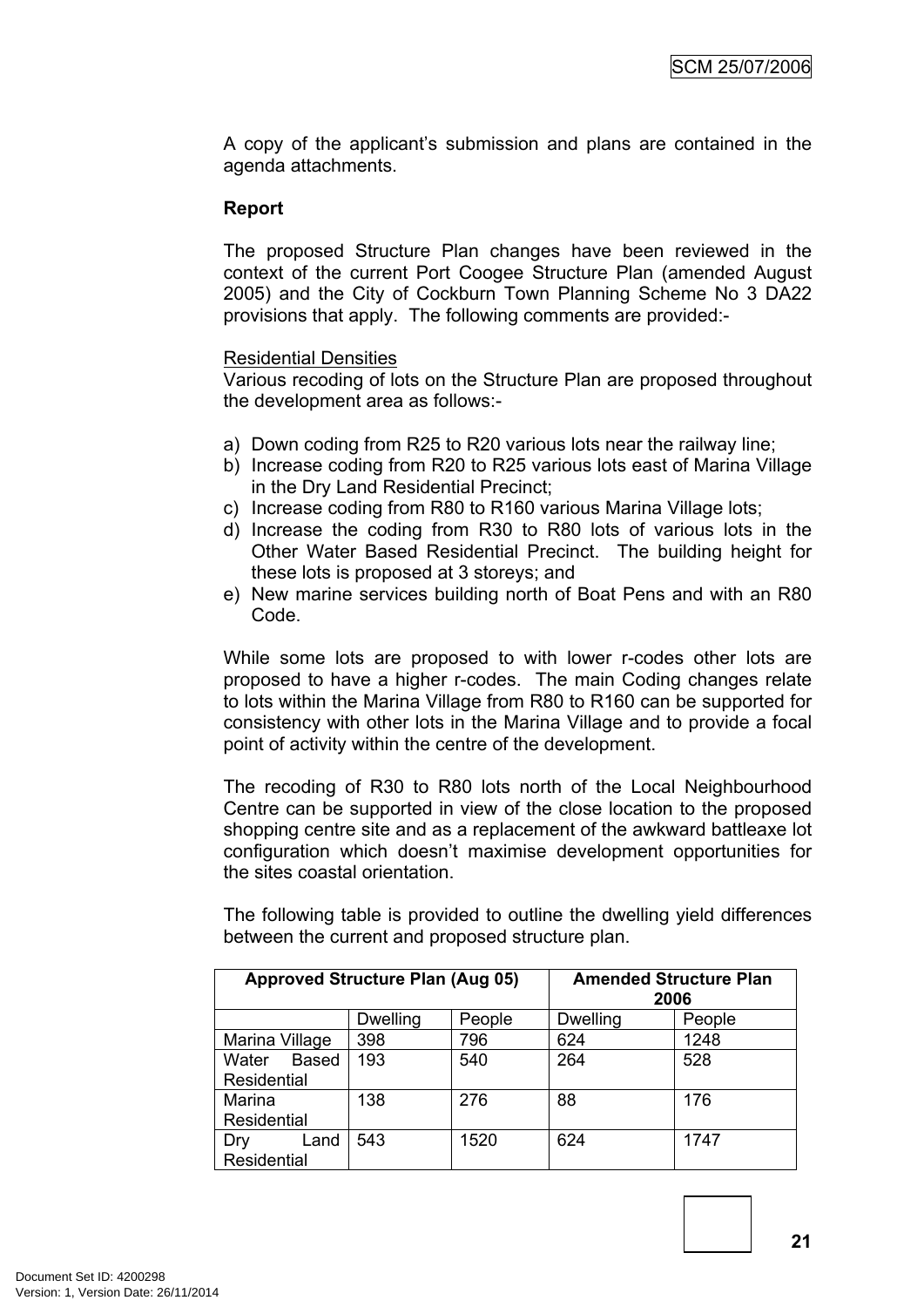| <b>Approved Structure Plan (Aug 05)</b> |       |       | <b>Amended Structure Plan</b><br>2006 |       |
|-----------------------------------------|-------|-------|---------------------------------------|-------|
| Neighbourhood   110<br>Centre           |       | 220   | 30                                    | 60    |
| <b>Total</b>                            | 1.382 | 3,352 | 1,630                                 | 3.759 |

The number of dwellings within the Structure Plan area is proposed to increase by 248 (15%) and the number of people will also increase by 407 (10%). The extra dwellings proposed are to be distributed throughout the development with a proportionately higher number within the Marina Village. The proposed change in residential density suggests that this may affect the intent of the structure plan but in the context of the approved densities under the current structure plan (R160 Code already applies to part of the Marina Village) and lower proposed building heights it is suggested that the changes are not so significant as to warrant public comment.

#### Building Height

It is recommended that a Building Height Plan be prepared and included within the Structure Plan report and be used as a guide in the Structure Plan for determining development in accordance with Detailed Area Plans for adoption by Council at a later stage. Building heights must also be in accordance with TPS3 provisions.

Provision 21 of TPS3 specifies a maximum building height within the Marina Village and local centres coded R80 is restricted to a maximum of 8 storeys. The applicant has included a building height comparison plan, which is included in the attachments. The density changes need to be placed into context with the Building height plan. A comparison of Building height between the approved Structure Plan and the Amended Structure Plan clearly demonstrates an overall reduction in building height which is somewhat off-set by the proposed increase in residential density.

The proposed building heights will have less of a visual impact from surrounding residential areas of Coogee and passing motorists on the re-aligned Cockburn road than the current Structure Plan and scheme provisions.

#### Residential Laneways

New laneways are proposed on the main east west road link through the dry land residential precinct and in another location for lots fronting public open space. Laneways allow development to front streets and be accessed to the rear of lots. These changes largely represent design improvements and are supported because they will achieve more attractive streetscapes that are not dominated by car parking and access.

The proposed laneway configuration near the two R80 Coded lots on the main entry road adjacent to the Marina Village should be adjusted

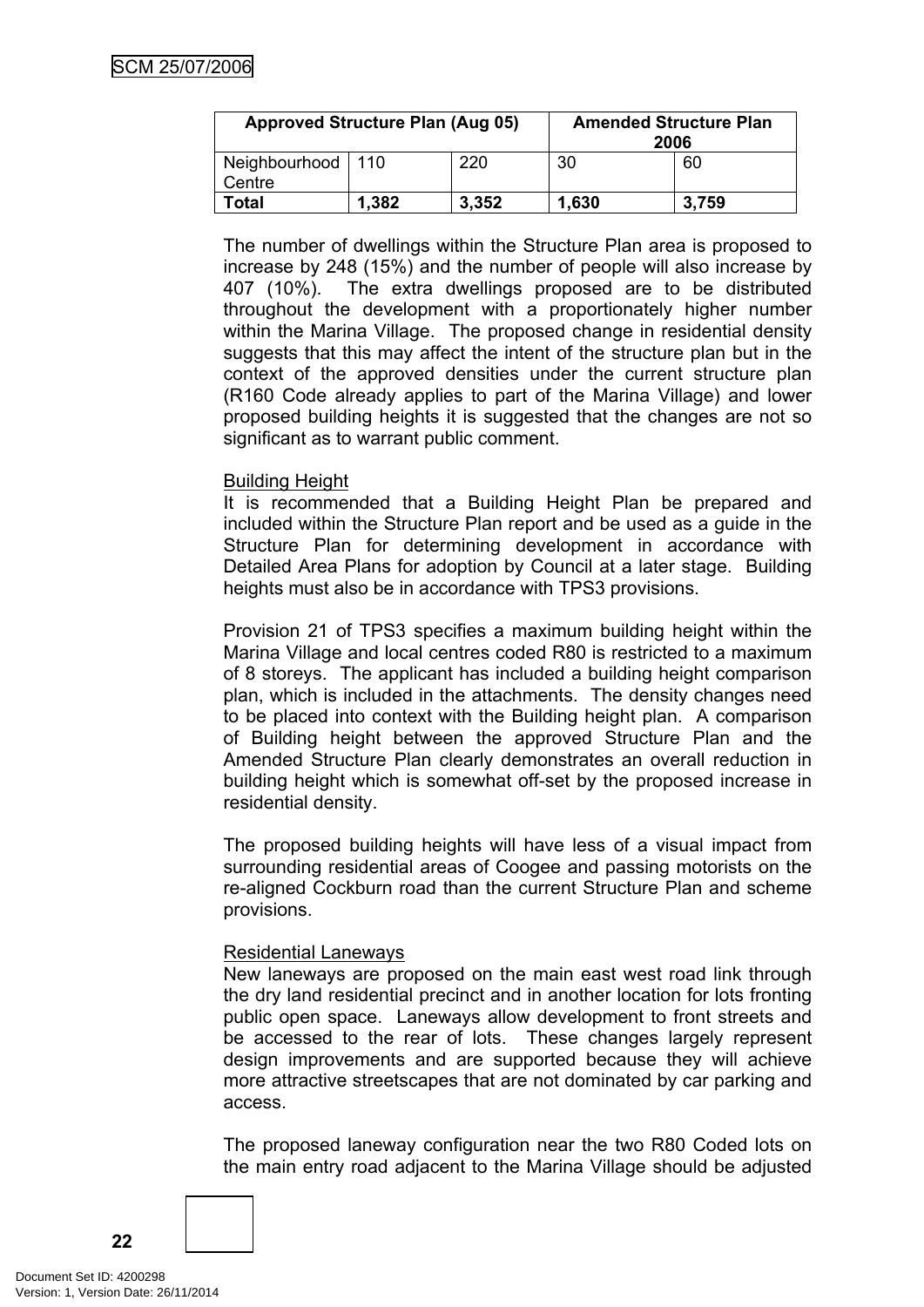by extending the laneways through the two R80 sites in the same way these were proposed in the current Structure Plan. This is an important design consideration that is based on Liveable Neighbourhoods 3 (draft).

#### Traffic and Car Parking

Site boundaries have been modified and car parking configuration has changes are supported as they provide better locations for car parking while maximising locations for on-street car parking.

The Structure Plan also includes a Traffic and Parking Report dated May 2006 at the request of the Department for Planning and Infrastructure to address the following issues:-

- Expected traffic volumes on Cockburn Road and the internal subdivision roads;
- Effect of the traffic volumes on the road system and proposed internal and external intersections;
- Traffic and parking management strategies within the vicinity of the proposed marina village; and
- Indicative pavement and road reserve width.

The car parking requirements for the Marina Village and land west of the main north-south road has been assessed against the requirements in TPS3. Consideration was also given to the estimated weekday and weekend demand on peak times on commercial activity at Hillary's Boat Harbour and Mindarie Keys Harbourside Village.

The Consultant has suggested that it is inappropriate to meet individual car parking needs because it is an inefficient use of town centre land. The following comments were outlined:-

- a) shared use of parking though concurrent activities;
- b) increased expectation of walking and cycling; and
- c) shared use of parking through different peak times for activities (reciprocal parking).

In summary the total car parking requirements for the Marina Village and areas west of the main north-south road are proposed to be satisfied by over 2,800 bays provided bays provided (inclusive of shared parking bays). There are also residential laneway lots where visitor car parking is proposed by on-street car parking.

The City proposes to refer the traffic and parking report to a consultant to undertake a peer review. The car parking analysis seems acceptable but this needs to be placed into a broader context of the optimum visitation rate, which has been explored in a report by the applicant's consultant referred to as Optimisation of retail and commercial development - pracsys report.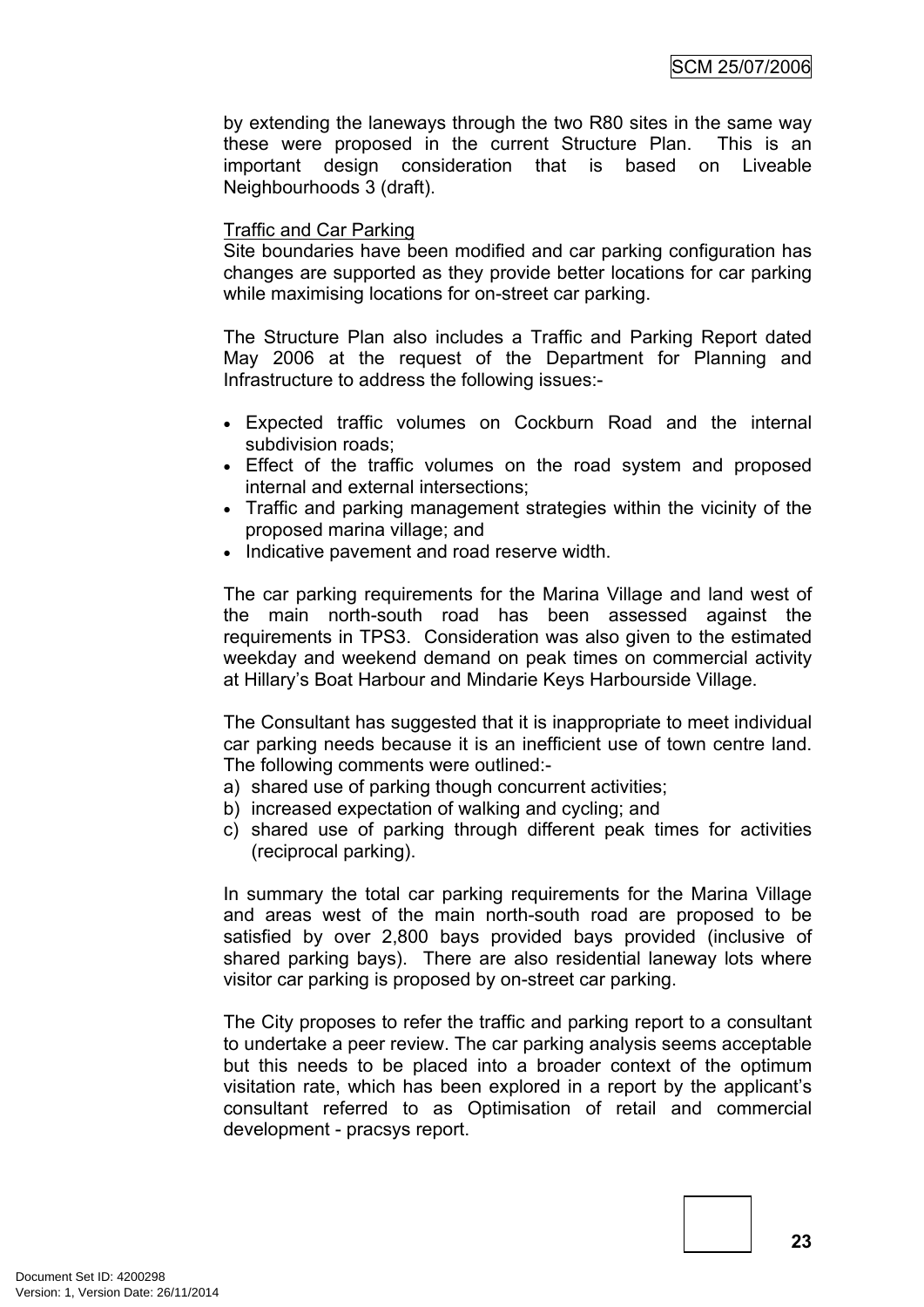The traffic report detailing road reserve widths and intersection treatments were not formally assessed as part of the detailed consideration in this report and will require further detailed assessment at the stage of detailed engineering design at the subdivision stage. Bus stops however must be clearly notated on the structure plan. A separate parking plan with zones must also be included in the structure plan report. All of the public off-site bays must be constructed by the proponent at the time of subdivision.

#### Spearwood Avenue Extension

The City engaged Uloth & Associates to provide advice on the traffic volumes estimated from the proposed Port Coogee Development onto the proposed section of Spearwood Avenue, between Cockburn Road and Hamilton Road.

The Port Coogee Development is expected to contribute 2,890 vehicle trips per day onto the new section of Spearwood Avenue, out of a total forecast traffic flow of 7,400 vehicles per day. The Port Coogee development will contribute 39 percent of the total long-term traffic flow on this section of Spearwood Avenue (Projection to year 2031 Weekday traffic flows).

Based on the forecast traffic flows the Spearwood Avenue extension would only need to be constructed to a single lane both ways. A dual carriageway is not required given the forecast traffic flows. The estimated cost of road construction, drainage, lighting and landscaping is 1.1 million dollars. The final costing for this project has not been completed.

The developer contribution sought from Australand is 39% of 1.1 million in road construction (estimate includes earthworks, road construction, drainage, DUP, lighting and landscaping). Accordingly a developer contribution of approximately \$429,000 is sought from Australand (final contribution is subject to design and is based on 39% of total cost). The City's Engineering and Works division has programmed the Spearwood Avenue extension in the 2007/08 year to link in with the Port Coogee development works.

#### Marina Village

The marina village precinct is extended towards the southern breakwater to allow for the relocation of the Hotel Use site and an additional development area.

Optimising retail and commercial development has been included in section 6.3.1.7 of the Structure Plan. The applicant engaged a commercial consultant to undertake an analysis of retail and commercial tenancies can be provided in a way that maximises commercial viability and ensures customers have the types of goods and services they require.

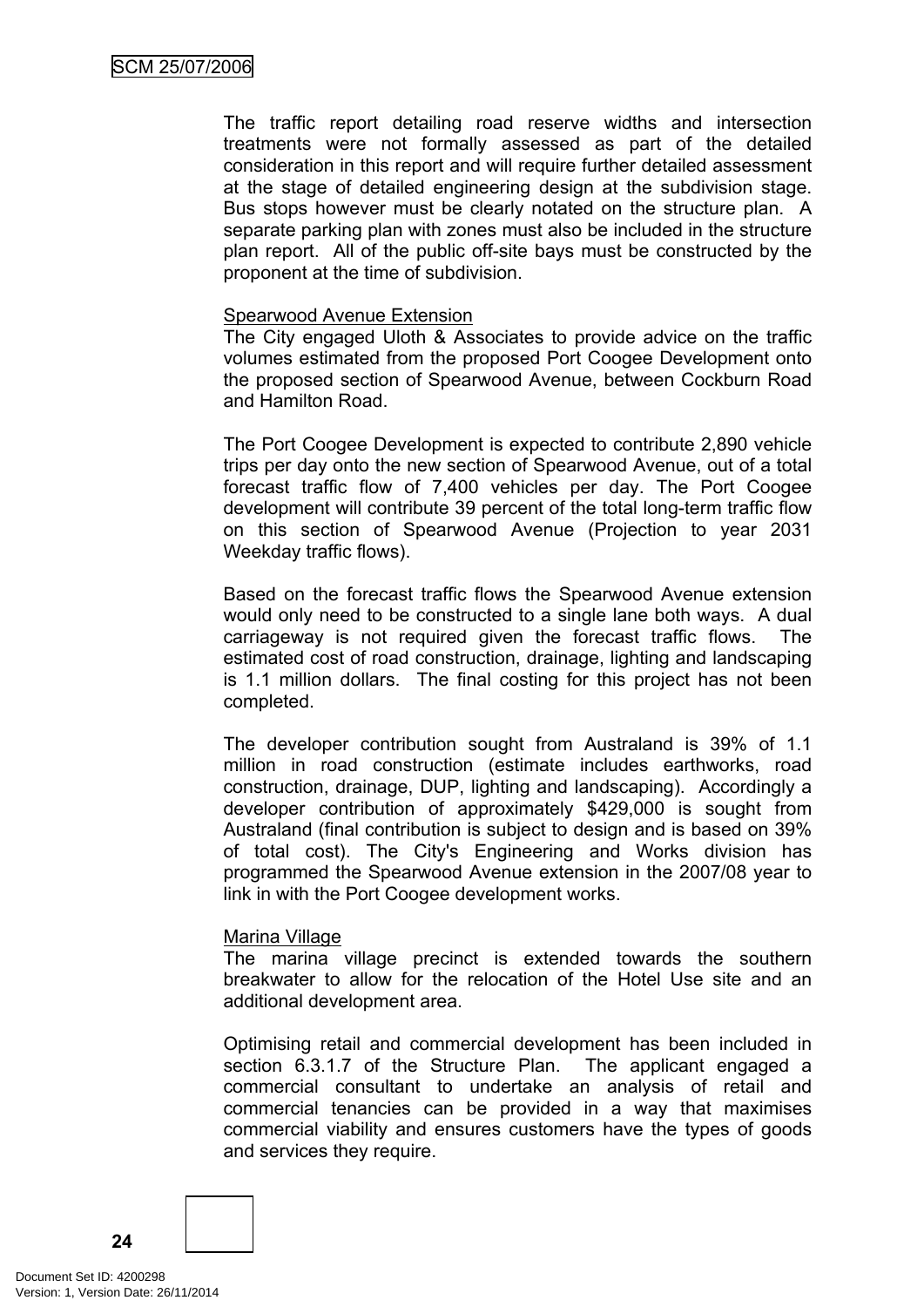*"The logic is that by focusing car parking and foot traffic around few contained nodes, all businesses will have a greater chance of surviving seasonal trading fluctuations and therefore will provide a higher standard of amenity for residents and visitors all year round."*

*"We note that the current structure plan has retail and commercial areas relatively spread-out, which may adversely effect the commercial viability of businesses that choose to locate at Port Coogee. For this reason Pracsys recommended the village centre undergo a major redesign to consolidate the retail and commercial uses and hence provide the business which establish there with a much greater likelihood of being financially viable."*

The Structure Plan embraces the recommendations of the Pracsys report and proposes to concentrate commercial floorspace within the Marina Village. For other sites within the Marina Village, ground floors will be designed robustly to accommodate land use change to commercial, including home based business uses, over time where viable. The Structure Plan indicates that this will apply to the mixeduse precinct to the south of the marina.

Provision 17 of TPS3 states:-

*"17 (a) The ground floor of all proposed development within the Marina Village shall be set aside for commercial, retail or mixed uses and may not be used for any other purpose unless the Council decides otherwise.*

*(b) In areas immediately adjacent to the Marina Village which are coded R80 or higher density, and shown as such on the Structure Plan, where development is proposed to be two storeys or higher, the ground floor shall be set aside for commercial, retail or mixed business uses where such uses can, in the opinion of the Council, complement uses in the Marina Village, and may not be used for any other purpose unless the Council decides otherwise."*

The consolidation of retail and commercial activity seems justified but the City has no expertise to analyse the economic reasons put forward. Building design must be robust in the Mixed-Use area of the Marina Village to ensure that ceiling heights and ground finished floor levels (FFL) are sufficient to allow change from residential to commercial over time. Residential use of ground floor will be the obvious outcome of an acceptance of the proposed Structure Plan change.

#### Community Centre Facility

Council has supported a community purpose site to be provided as part of the POS provision and located within the Marina Village Centre. The Community Centre is considered to be desirable by the City within a building of 1,000m<sup>2</sup> where integrated into the Village Centre and appropriate arrangements are made for the use of adjoining car park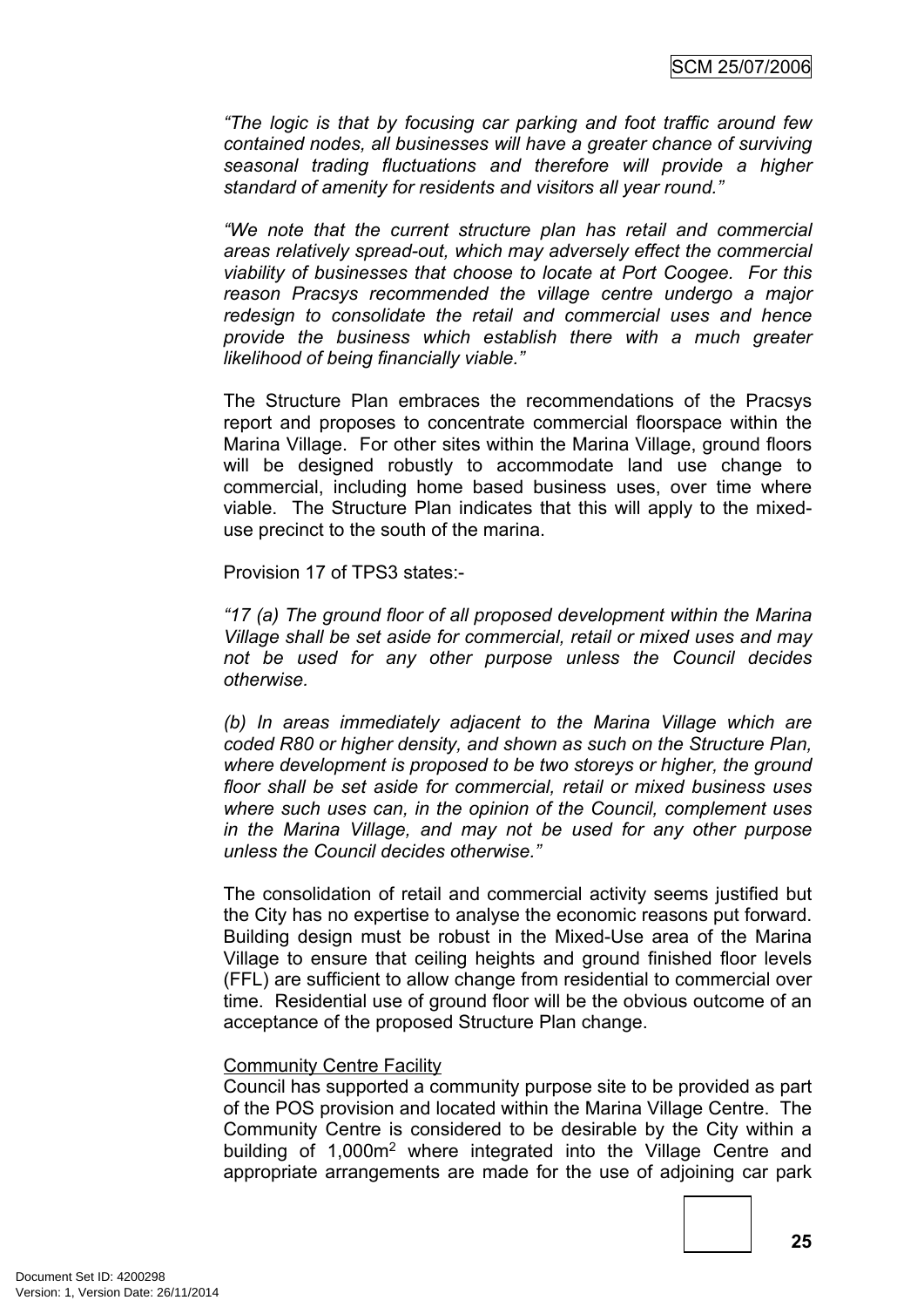areas. The Structure Plan proposes to provide this facility as the upper floor of the main retail/commercial building located to the south of the main east-west road adjacent to the marina.

#### Public Open Space

Appendix 5 of the Structure Plan report includes a Public Open Space Provision. The Structure Plan includes 11.15% of public open space distributed amongst several sites within the development. Appendix 5 POS Plan identified land subject of POS deductions over waterways that don't correspond with the development area. A revised POS Provision plan is required which is consistent with the physical extent of development and WAPC requirements of subdivision. POS deductions must be adjusted with regard to MRS public purpose reserves.

#### Marina Boat Pens

The approved Structure Plan proposed 263 boat pens with 73 recreational moorings (total of 336 boat pens). The amended Structure Plan now proposes 247 boat pens and 53 recreational moorings (a total of 300 boat pens). The revised number of boat pens proposed is still consistent with the *Port Coogee Waterways Management Transfer Facilitation Agreement* as follows:-

*"Clause 3.2 The Developer will at the Developer's cost arrange for the construction of a minimum of 150 Mooring Pens (in accordance with the requirements of Project Agreement No 2) and a maximum of approximately 300 Mooring Pens (with the final maximum number of Mooring Pens being subject to design constraints), and the number of Mooring Pens within these parameters to be as determined by the Developer."*

#### Public Comment

The proposed variations to the adopted Structure Plan do not materially change the intent of the structure plan and therefore pursuant to Clause 6.2.14.1 of the City of Cockburn Town Planning Scheme No. 3 the Council may vary a structure plan by resolution. There are no significant changes to the intent of the structure plan from a land use planning point of view. The development area remains unchanged, land use configuration is unaffected and densities while higher are comparable to existing densities within the current structure plan.

Council can however decide if the variations to the adopted structure plan are significant enough to be advertised for a period of 21 days in accordance with Clause 6.2.14.1 as follows:-

*"6.2.4.1 The local government may vary a structure plan:-*

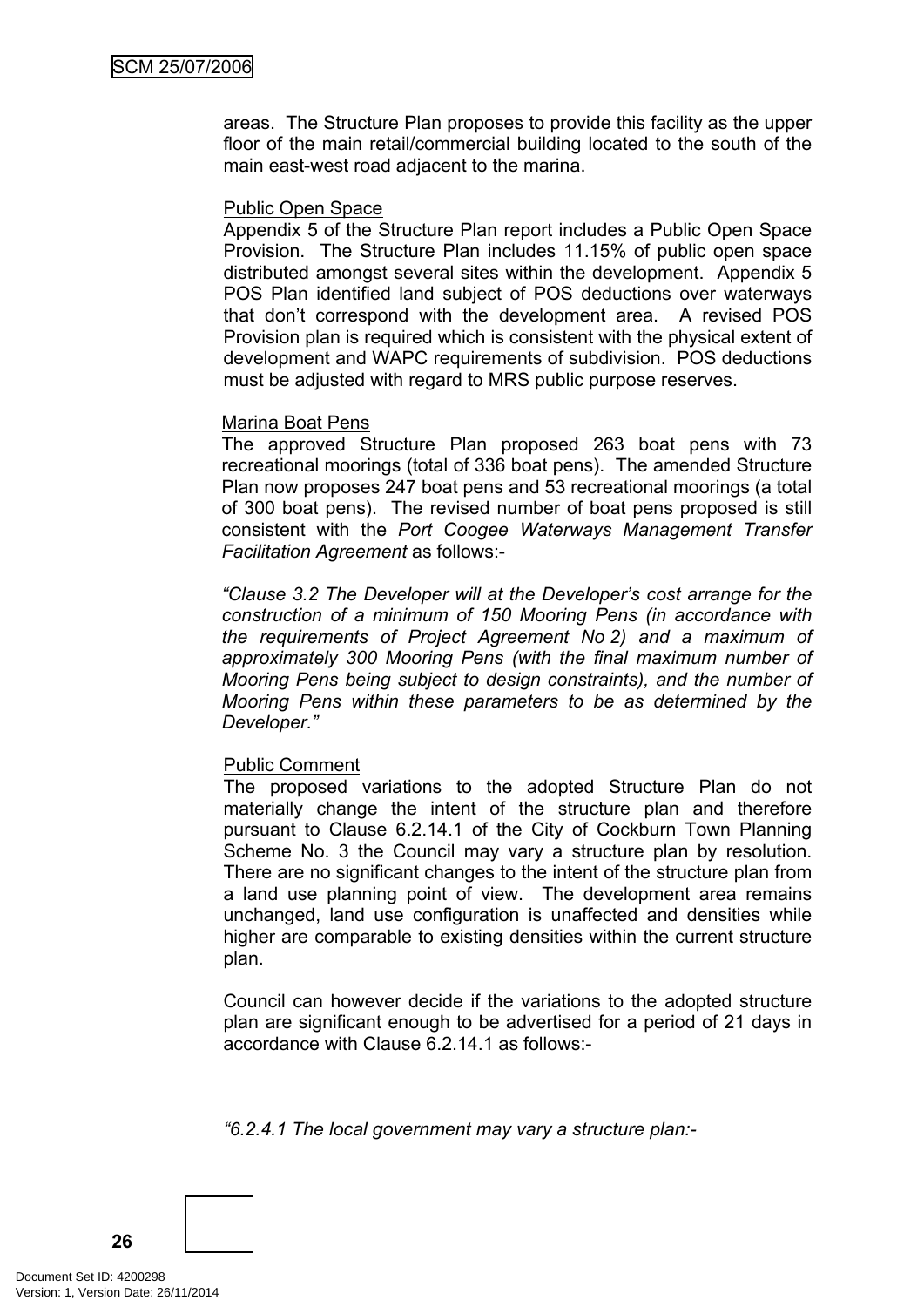- *(a) by resolution if, in the opinion of the local government, the variation does not materially alter the intent of the structure plan;*
- *(b) otherwise in accordance with the procedures set out in clause 6.2.6 onwards."*

#### Port Coogee Management Transfer Facilitation Agreement

It is important to note that although there is no material impact on the agreement, the parties are required to amend the Port Coogee Management Transfer Facilitation Agreement executed by the City of Cockburn, Australand Holdings and Port Catherine Pty Ltd in April 2005, which is based on the completion of the construction of the Marina in accordance with the Council adopted local structure plan annexed to this agreement as Annexure D and reflected in Annexure A – Marine Reserve Plan, as described in clause 3.1 and 6.2(c) of the agreement. Changes to the Structure Plan adopted by Council must also be reflected in these Annexures of the agreement.

#### **Conclusion**

Council's adoption of the variations to the Port Coogee Structure Plan is supported to enable a consolidated plan to be forwarded to the Western Australian Planning Commission for its endorsement subject to the conditions outlined in the recommendation to this report.

#### **Strategic Plan/Policy Implications**

The Corporate Strategic Plan Key Result Areas that apply are:

- *"To conduct Council business in open public forums and to manage Council affairs by employing publicly accountable practices."*
- *"To ensure that the planning of the City is based on an approach which has the potential to achieve high levels of convenience for its citizens."*
- *"To ensure that the development will enhance the levels of amenity currently enjoyed by the community."*
- *"To foster a sense of community within the district generally and neighbourhoods in particular."*
- *"To conserve the quality, extent and uniqueness of the natural environment that exists within the district."*
- *"To ensure that the development of the district is undertaken in such a way that the balance between the natural and human environment is maintained."*
- *"To facilitate and provide an optimum range of community services."*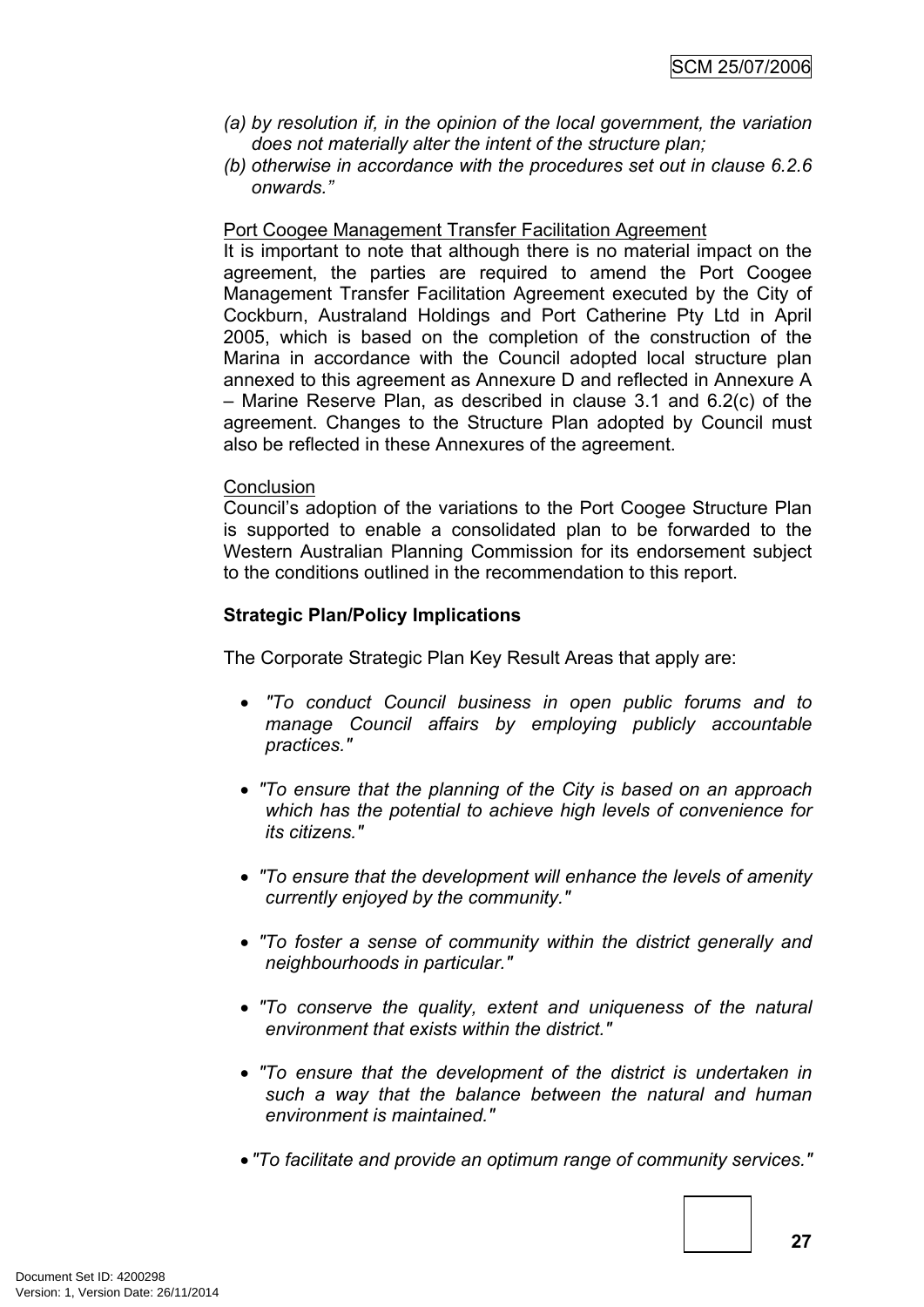- *"To identify current community needs, aspirations, expectations and priorities of the services provided by the Council."*
- *"To determine by best practice, the most appropriate range of recreation areas to be provided within the district to meet the needs of all age groups within the community."*

The Council Policies that are relevant are:

| APD4  | <b>Public Open Space</b>                                   |
|-------|------------------------------------------------------------|
| APD28 | <b>Public Open Space Credit Calculations</b>               |
| APD30 | <b>Access Street/Road Reserve &amp; Pavement Standards</b> |
| APD31 | Detailed Area Plans                                        |
| APD32 | <b>Residential Design Codes</b>                            |
|       |                                                            |

#### **Budget/Financial Implications**

N/A

#### **Legal Implications**

City of Cockburn Town Planning Scheme No 3. Planning & Development Act Metropolitan Region Scheme

#### **Community Consultation**

Public consultation has already occurred in relation to the Port Coogee Structure Plan, which was advertised for public comment in conjunction with the Local Scheme Amendment. At the close of the public comment period, there was a total of 4030 valid submissions received.

#### **Agenda Attachment(s)**

- (1) Proposed modifications to Local Structure Plan
- (2) Current Local Structure Plan
- (3) Amended Local Structure Plan
- (4) Port Coogee Building Height Comparison Plan
- (5) Port Coogee Density Coding Comparison Plan

#### **Advice to Proponent(s)/Submissioner(s)**

The Proponent has been advised that this matter has been referred to the Special Meeting of Council on 25 July 2006.

#### **Implications of Section 3.18(3) Local Government Act, 1995**

Nil.